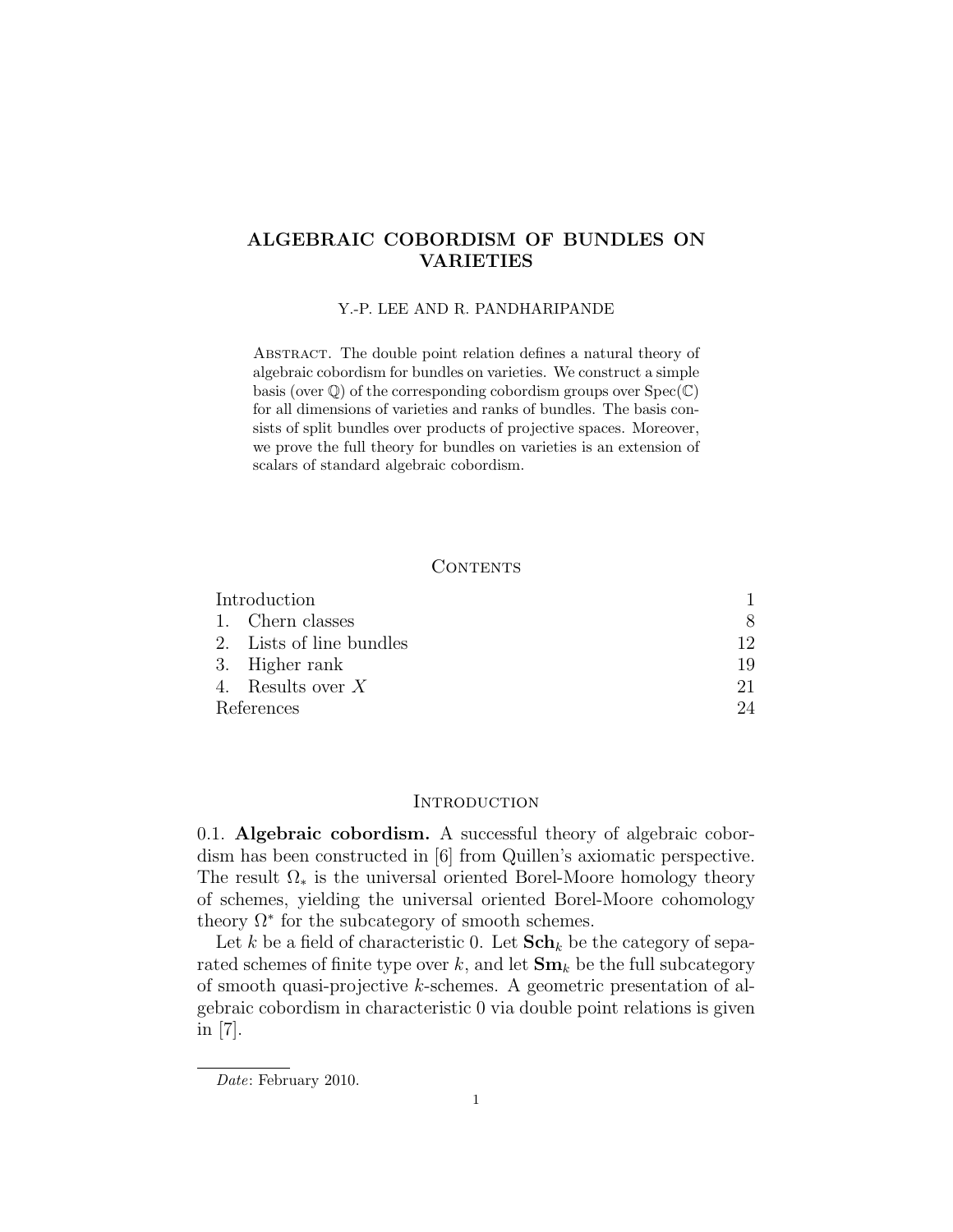0.2. Double point degenerations. Let  $Y \in \mathbf{Sm}_k$  be of pure dimension. A morphism

$$
\pi:Y\to \mathbb{P}^1
$$

is a *double point degeneration* over  $0 \in \mathbb{P}^1$  if  $\pi^{-1}(0)$  can be written as

$$
\pi^{-1}(0) = A \cup B
$$

where  $A$  and  $B$  are smooth codimension one closed subschemes of  $Y$ , intersecting transversely. The intersection

$$
D=A\cap B
$$

is the *double point locus* of  $\pi$  over  $0 \in \mathbb{P}^1$ . We do not require A, B, or  $D$  to be connected. Moreover,  $A, B$ , and  $D$  are allowed to be empty.

Let  $N_{A/D}$  and  $N_{B/D}$  denote the normal bundles of D in A and B respectively. Since  $O_D(A + B)$  is trivial,

$$
N_{A/D} \otimes N_{B/D} \cong O_D.
$$

Since  $O_D \oplus N_{A/D} \cong N_{A/D} \otimes (O_D \oplus N_{B/D})$ , the projective bundles

$$
(0.1) \t\t\t\t\mathbb{P}(O_D \oplus N_{A/D}) \to D \text{ and } \mathbb{P}(O_D \oplus N_{B/D}) \to D
$$

are isomorphic. Let

$$
\mathbb{P}(\pi) \to D
$$

denote either of (0.1).

0.3.  $\mathcal{M}(X)^+$ . For  $X \in \mathbf{Sch}_k$ , let  $\mathcal{M}(X)$  denote the set of isomorphism classes over  $X$  of projective morphisms

$$
(0.2) \t\t f: Y \to X
$$

with  $Y \in \mathbf{Sm}_k$ . The set  $\mathcal{M}(X)$  is a monoid under disjoint union of domains and is graded by the dimension of Y over k. Let  $\mathcal{M}_{*}(X)^{+}$ denote the graded group completion of  $\mathcal{M}(X)$ .

Alternatively,  $\mathcal{M}_n(X)^+$  is the free abelian group generated by morphisms  $(0.2)$  where Y is irreducible and of dimension n over k. Let

$$
[f:Y \to X] \in \mathcal{M}_*(X)^+
$$

denote the element determined by the morphism.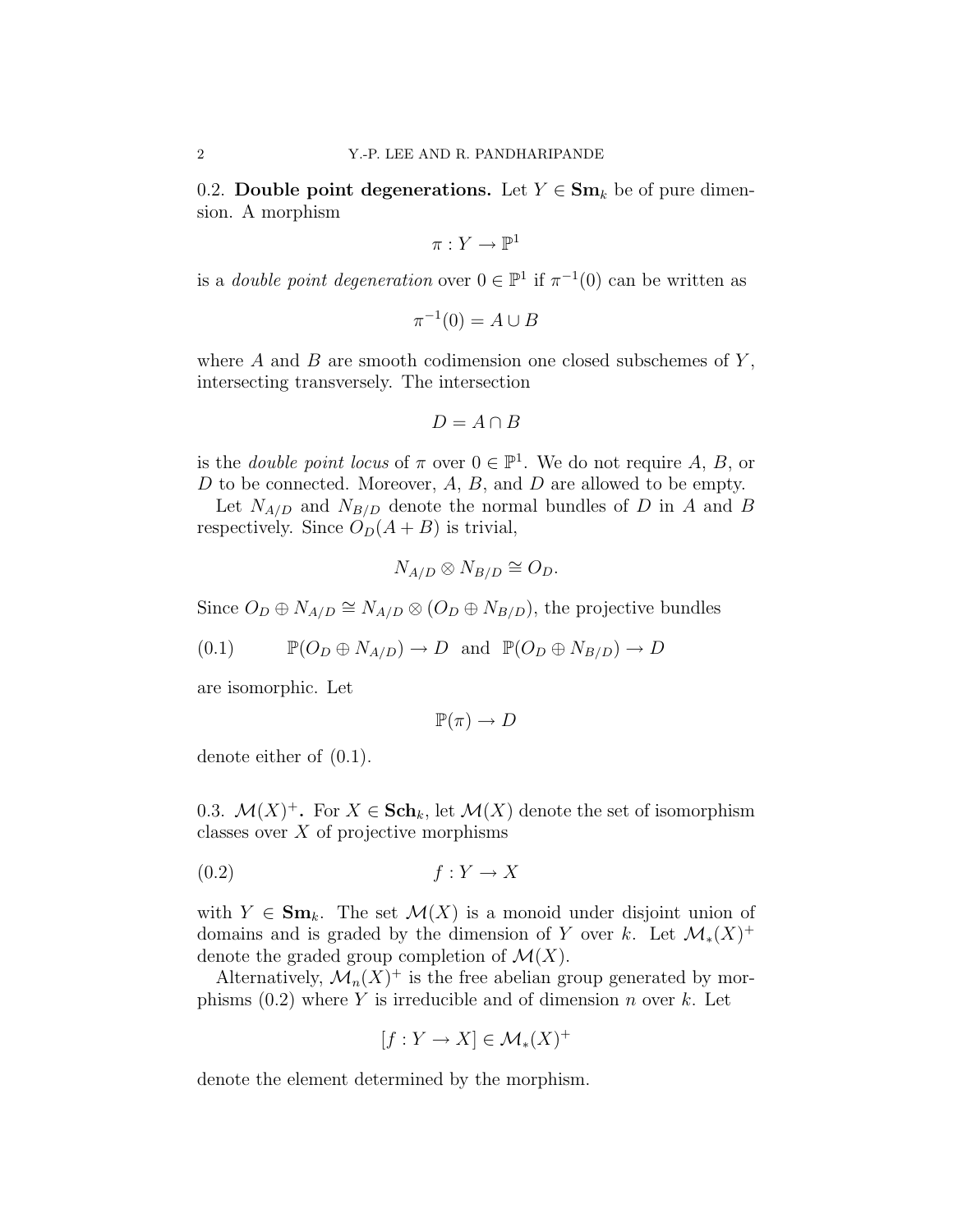0.4. **Double point relations.** Let  $X \in \mathbf{Sch}_k$ , and let  $p_1$  and  $p_2$  denote the projections to the first and second factors of  $X \times \mathbb{P}^1$  respectively.

Let  $Y \in \mathbf{Sm}_k$  be of pure dimension. Let

$$
g: Y \to X \times \mathbb{P}^1
$$

be a projective morphism for which the composition

$$
(0.3) \qquad \qquad \pi = p_2 \circ g : Y \to \mathbb{P}^1
$$

is a double point degeneration over  $0 \in \mathbb{P}^1$ . Let

$$
[A \to X], [B \to X], [\mathbb{P}(\pi) \to X] \in \mathcal{M}(X)^+
$$

be obtained from the fiber  $\pi^{-1}(0)$  and the morphism  $p_1 \circ g$ .

**Definition 1.** Let  $\zeta \in \mathbb{P}^1(k)$  be a regular value of  $\pi$ . We call the map g a double point cobordism with degenerate fiber over 0 and smooth fiber over  $\zeta$ . The associated *double point relation* over X is

$$
(0.4) \qquad [Y_{\zeta} \to X] - [A \to X] - [B \to X] + [\mathbb{P}(\pi) \to X]
$$

where  $Y_{\zeta} = \pi^{-1}(\zeta)$ .

The relation  $(0.4)$  depends not only on the morphism g and the point  $\zeta$ , but also on the choice of decomposition of the fiber

$$
\pi^{-1}(0) = A \cup B.
$$

We view  $(0.4)$  as an analog of the classical relation of rational equivalence of algebraic cycles.

Let  $\mathcal{R}_{*}(X) \subset \mathcal{M}_{*}(X)^{+}$  be the subgroup generated by all double point relations over X. Since (0.4) is a homogeneous element of  $\mathcal{M}_*(X)^+$ ,  $\mathcal{R}_*(X)$  is a graded subgroup of  $\mathcal{M}_*(X)^+$ .

**Definition 2.** For  $X \in \mathbf{Sch}_k$ , *double point cobordism*  $\omega_*(X)$  is defined by the quotient

$$
(0.5) \t\t \t\t \omega_*(X) = \mathcal{M}_*(X)^+ / \mathcal{R}_*(X).
$$

A central result of [7] is the isomorphism

$$
(0.6) \t\t \t\t \Omega_* \cong \omega_*
$$

which provides a geometric presentation of algebraic cobordism. Since resolution of singularities and Bertini's results are used, the isomorphism is established only when  $k$  has characteristic 0.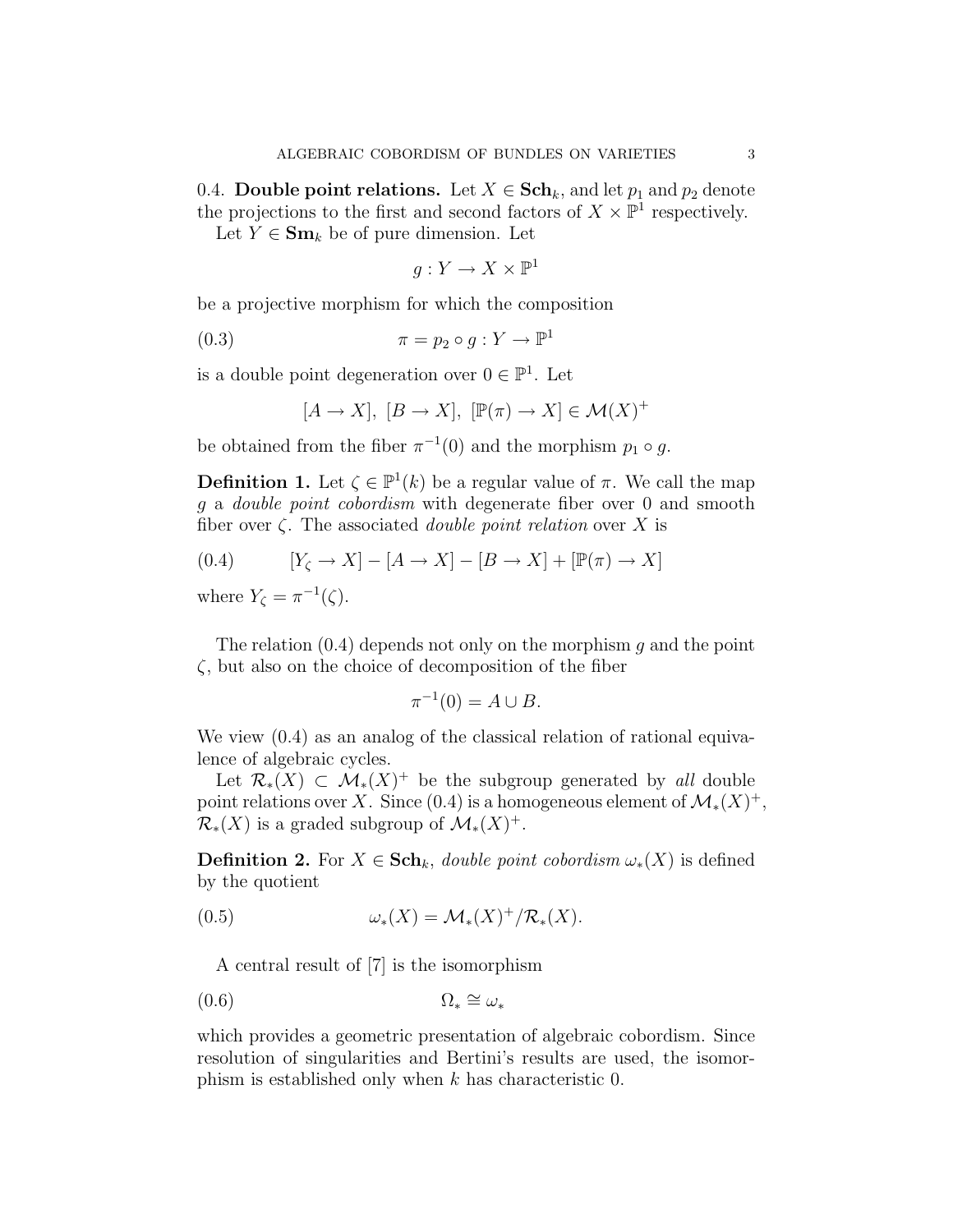0.5. Over a point. We write  $\Omega_*(k)$  and  $\omega_*(k)$  for  $\Omega_*(\text{Spec}(k))$  and  $\omega_*(\text{Spec}(k))$  respectively. Let  $\mathbb{L}_*$  be the Lazard ring [4]. The canonical map

$$
\mathbb{L}_* \to \Omega_*(k)
$$

classifying the formal group law for  $\Omega_*$  is proven to be an isomorphism in [6, Theorem 4.3.7]. By Quillen's result for complex cobordism (in topology),

$$
\mathbb{L}_n \cong MU^{-2n}(\text{pt}),
$$

and the well-known generators of  $MU^*(pt)_{\mathbb{Q}}$  [11, Chapter VII], we see  $\Omega_*(k) \otimes_{\mathbb{Z}} \mathbb{Q}$  is generated as a  $\mathbb{Q}$ -algebra by the classes of projective spaces. The following result is then a consequence of (0.6),

(0.7) 
$$
\omega_*(k) \otimes_{\mathbb{Z}} \mathbb{Q} = \bigoplus_{\lambda} \mathbb{Q}[\mathbb{P}^{\lambda_1} \times ... \times \mathbb{P}^{\lambda_{\ell(\lambda)}}],
$$

where the sum is over all partitions  $\lambda$ . The partition  $\lambda = \emptyset$  corresponds to  $[\mathbb{P}^0]$  in grade 0.

0.6. **Bundles.** For  $X \in \mathbf{Sch}_k$ , let  $\mathcal{M}_{n,r}(X)$  denote the set of isomorphism classes over  $X$  of pairs

$$
[f:Y \to X, E]
$$

with  $Y \in \mathbf{Sm}_k$  of dimension n, f projective, and E a rank r vector bundle on Y. The set  $\mathcal{M}_{n,r}(X)$  is a monoid under disjoint union of domains. Let  $\mathcal{M}_{n,r}(X)^+$  denote the group completion of  $\mathcal{M}_{n,r}(X)$ .

Double point relations are easily defined in the setting of pairs following [7, Section 13]. Let  $Y \in \mathbf{Sm}_k$  be of pure dimension  $n + 1$ . Let

$$
g: Y \to X \times \mathbb{P}^1
$$

be a projective morphism for which the composition

$$
\pi = p_2 \circ g : Y \to \mathbb{P}^1
$$

is a double point degeneration over  $0 \in \mathbb{P}^1$ . Let E be a rank r vector bundle on  $Y$ . Let

$$
[A \to X, E_A], [B \to X, E_B], [\mathbb{P}(\pi) \to X, E_{\mathbb{P}(\pi)}] \in \mathcal{M}_{n,r}(X)^+
$$

be obtained from the fiber  $\pi^{-1}(0)$  and the morphism  $p_1 \circ g$ . Here,  $E_A$ and  $E_B$  denote the restrictions of E to A and B respectively. The restriction  $E_{\mathbb{P}(\pi)}$  is defined by pull-back from Y via

$$
\mathbb{P}(\pi) \to D \subset Y.
$$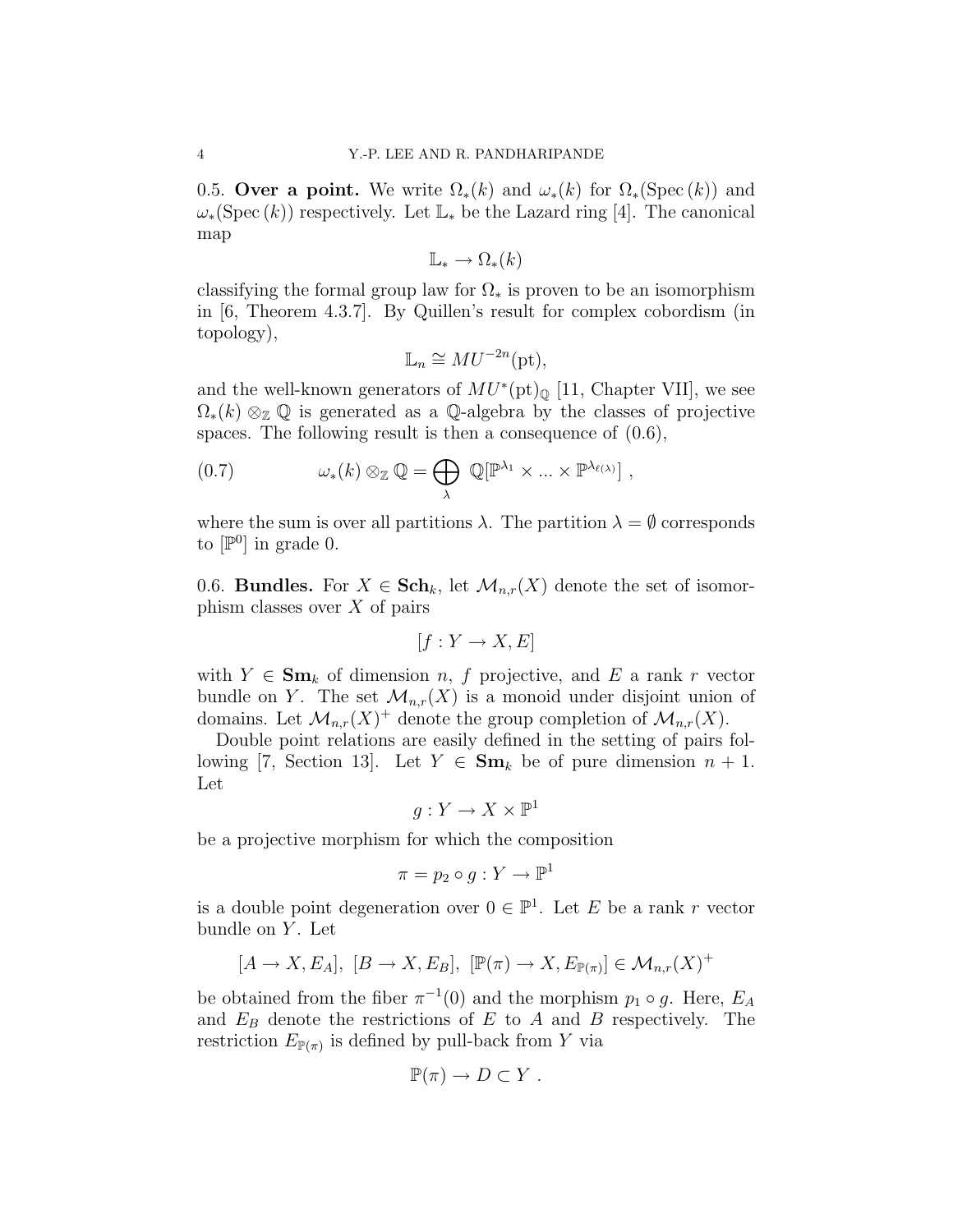**Definition 3.** Let  $\zeta \in \mathbb{P}^1(k)$  be a regular value of  $\pi$ . The associated double point relation over X is

$$
[Y_{\zeta} \to X, E_{Y_{\zeta}}] - [A \to X, E_A] - [B \to X, E_B] + [\mathbb{P}(\pi) \to X, E_{\mathbb{P}(\pi)}]
$$
  
where  $Y_{\zeta} = \pi^{-1}(\zeta)$ .

For  $X \in \mathbf{Sch}_k$ , let  $\mathcal{R}_{n,r}(X) \subset M_{n,r}(X)^+$  be the subgroup generated by all double point relations. Double point cobordism theory for bundles on varieties is defined by

$$
\omega_{n,r}(X) = \mathcal{M}_{n,r}(X)^{+}/\mathcal{R}_{n,r}(X).
$$

The sum

$$
\omega_{*,r}(X) = \bigoplus_{n=0}^{\infty} \omega_{n,r}(X)
$$

is always a  $\omega_*(k)$ -module via product (and pull-back). If  $X \in \mathbf{Sm}_k$ , then  $\omega_{*,r}(X)$  is also a module over the ring  $\omega_*(X)$ .

0.7. Basis. The main result of the paper is the construction of a basis of  $\omega_{n,r}(k)$  analogous to the fundamental presentation (0.7). Our basis is indexed by pairs of partitions. A *partition pair* of size  $n$  and type  $r$ is a pair  $(\lambda, \mu)$  where

- (i)  $\lambda$  is a partition of *n*,
- (ii)  $\mu$  is a sub-partition of  $\lambda$  of length  $\ell(\mu) \leq r$ .

The sub-partition condition means  $\mu$  is obtained by deleting parts of λ. The partition  $\mu$  may be empty and may equal  $\lambda$  if  $\ell(\lambda) \leq r$ . Subpartitions  $\mu, \mu' \subset \lambda$  are equivalent if they differ by permuting equal parts of  $\lambda$ .

Let  $\mathcal{P}_{n,r}$  be the set of all partition pairs of size n and type r. For example,

$$
\mathcal{P}_{3,2} = \left\{ \begin{array}{c} (3, \emptyset), \ (3,3), \\ (21, \emptyset), \ (21,2), \ (21,1), \ (21,21), \\ (111, \emptyset), \ (111,1), \ (111,11) \end{array} \right\} \ .
$$

To each  $(\lambda, \mu) \in \mathcal{P}_{n,r}$ , we associate an element

$$
\phi(\lambda,\mu) \in \omega_{n,r}(k)
$$

by the following construction. Let  $\mathbb{P}^{\lambda} = \mathbb{P}^{\lambda_1} \times \ldots \times \mathbb{P}^{\lambda_{\ell(\lambda)}}$ . To each part m of  $\mu$ , let

$$
L_m\to \mathbb{P}^\lambda
$$

be the line bundle obtained by pulling-back  $\mathcal{O}_{\mathbb{P}^m}(1)$  via the projection to the factor

$$
\mathbb{P}^\lambda\to\mathbb{P}^m
$$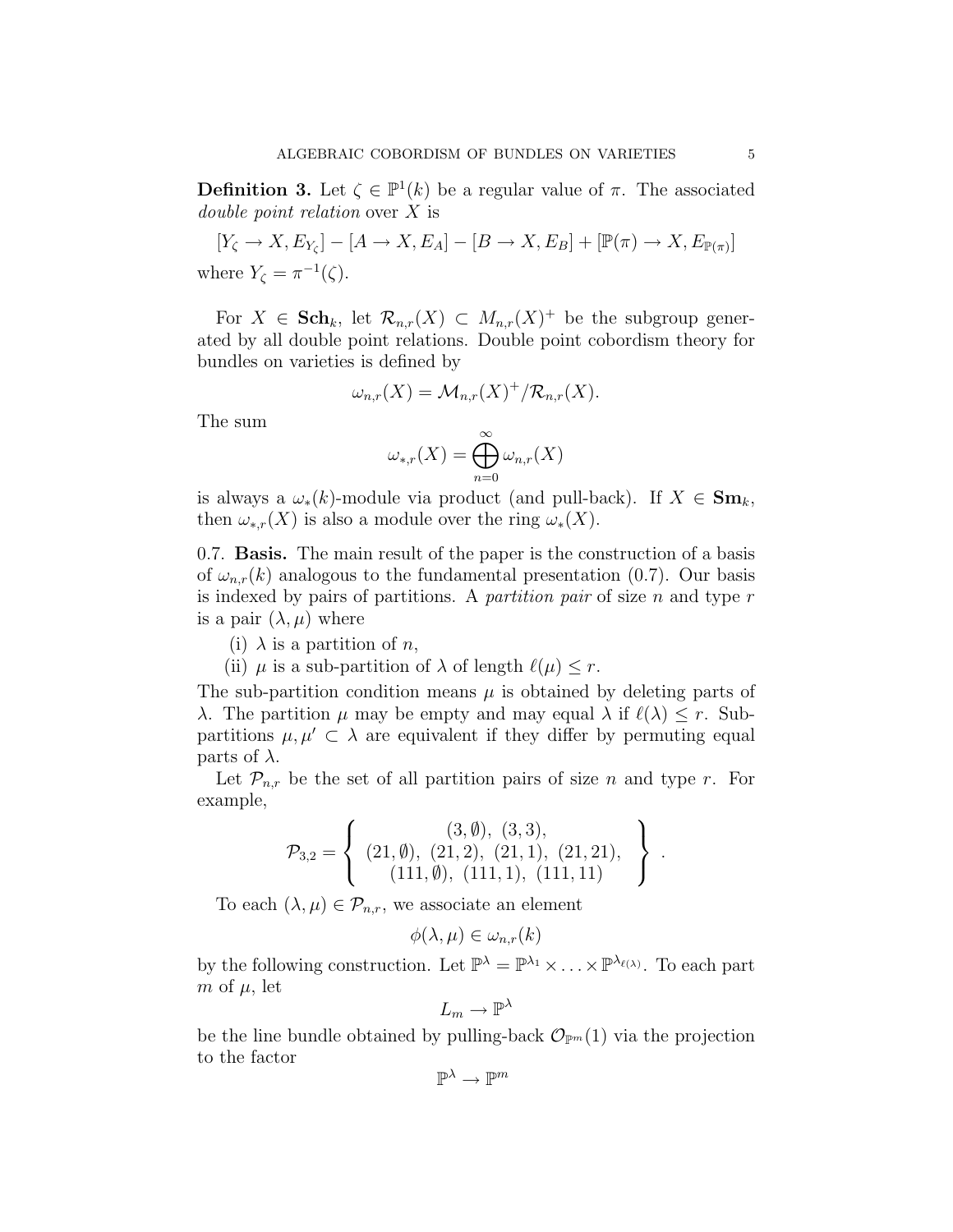corresponding to the part m. Since  $\mu \subset \lambda$ , m is part of  $\lambda$ . We define

$$
\phi(\lambda,\mu) = [\mathbb{P}^{\lambda}, \ \mathcal{O}^{r-\ell(\mu)} \oplus \bigoplus_{m \in \mu} L_m \ ].
$$

The bundle on  $\mathbb{P}^{\lambda}$  has a trivial factor of rank  $r - \ell(\mu)$ .

**Theorem 1.** For  $n, r \geq 0$ , we have

$$
\omega_{n,r}(k) \otimes_{\mathbb{Z}} \mathbb{Q} = \bigoplus_{(\lambda,\mu) \in \mathcal{P}_{n,r}} \mathbb{Q} \cdot \phi(\lambda,\mu) .
$$

In other words, the elements  $\phi(\lambda,\mu)$  determine a basis of  $\omega_{n,r}(k) \otimes_{\mathbb{Z}} \mathbb{Q}$ . If  $r = 0$ , Theorem 1 specializes to  $(0.7)$ . In case  $(n, r) = (3, 2)$ , the basis of Theorem 1 is given by

$$
\begin{aligned} &[\mathbb{P}^3,\mathcal{O}^2],\\ &[\mathbb{P}^3,\mathcal{O}\oplus\mathcal{O}(1)],\\ &[\mathbb{P}^2\times\mathbb{P}^1,\mathcal{O}^2],\\ &[\mathbb{P}^2\times\mathbb{P}^1,\mathcal{O}\oplus\mathcal{O}(1,0)],\\ &[\mathbb{P}^2\times\mathbb{P}^1,\mathcal{O}\oplus\mathcal{O}(0,1)],\\ &[\mathbb{P}^2\times\mathbb{P}^1,\mathcal{O}(1,0)\oplus\mathcal{O}(0,1)],\\ &[\mathbb{P}^1\times\mathbb{P}^1\times\mathbb{P}^1,\mathcal{O}^2],\\ &[\mathbb{P}^1\times\mathbb{P}^1\times\mathbb{P}^1,\mathcal{O}\oplus\mathcal{O}(1,0,0)],\\ &[\mathbb{P}^1\times\mathbb{P}^1\times\mathbb{P}^1,\mathcal{O}(1,0,0)\oplus\mathcal{O}(0,1,0)]\;. \end{aligned}
$$

Theorem 1 is proven in Section 3. The argument requires studying an algebraic cobordism theory for lists of line bundles on varieties developed in Section 2.

The structure of  $\omega_{*,r}(k)$  over Z is determined by the following result proven in Section 3.3.

**Theorem 2.** For  $r \geq 0$ ,  $\omega_{*,r}(k)$  is a free  $\omega_*(k)$ -module with basis

$$
\omega_{*,r}(k) = \bigoplus_{\lambda} \ \omega_*(k) \cdot \phi(\lambda, \lambda)
$$

where the sum is over all partitions  $\lambda$  of length at most r.

0.8. Over X. In fact,  $\omega_{*,r}(k)$  determines  $\omega_{*,r}(X)$  for all  $X \in Sch_k$ . There is a natural map

$$
\gamma_X : \omega_*(X) \otimes_{\omega_*(k)} \omega_{*,r}(k) \to \omega_{*,r}(X)
$$

of  $\omega_*(k)$ -modules defined by

$$
\gamma_X\Big([Y \xrightarrow{f} X] \otimes \phi(\lambda, \lambda)\Big) =
$$
  

$$
[Y \times \mathbb{P}^{\lambda} \xrightarrow{f \circ p_X} X, \ \mathcal{O}^{r-\ell(\lambda)} \oplus \bigoplus_{m \in \lambda} p_{\mathbb{P}^{\lambda}}^*(L_m) ].
$$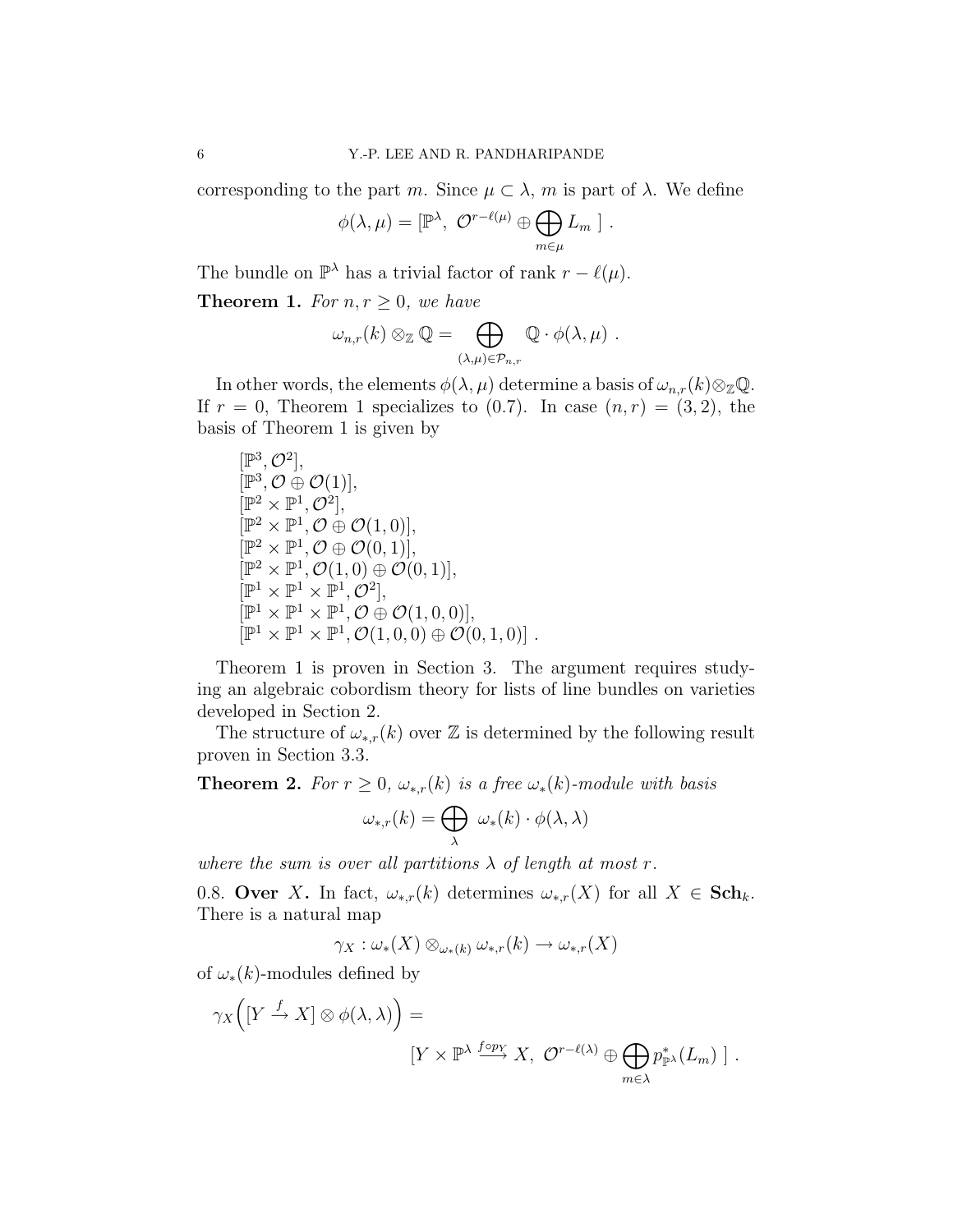Here,  $\lambda$  has length at most r, and  $p<sub>Y</sub>$  and  $p<sub>p<sub>Y</sub></sub>$  are the projections of  $Y \times \mathbb{P}^{\lambda}$  to Y and  $\mathbb{P}^{\lambda}$  respectively.

**Theorem 3.** For  $r \geq 0$  and  $X \in \mathbf{Sch}_k$ , the map  $\gamma_X$  is an isomorphism of  $\omega_*(k)$ -modules.

By Theorem 3, the algebraic cobordism theory  $\omega_{*,r}$  of bundles on varieties is simply an extension of scalars of the original theory  $\omega_*$ .

0.9. Chern invariants. let Y be a nonsingular projective variety of dimension n, and let  $E$  be a rank r vector bundle on Y. The Chern invariants of the pair  $[Y, E]$  are

$$
\int_Y \Theta\Big(c_1(T_Y),\ldots,c_n(T_Y),c_1(E),\ldots,c_r(E)\Big)
$$

where  $\Theta$  is any graded degree *n* polynomial (with  $\mathbb{Q}$ -coefficients) of the Chern classes of the tangent bundle  $T_Y$  and E.

Let  $\mathcal{C}_{n,r}$  be the finite dimensional Q-vector space of graded degree n polynomials in the Chern classes.

Theorem 4. The Chern invariants respect algebraic cobordism. The resulting map

$$
\omega_{n,r}(k)\otimes_{\mathbb Z} {\mathbb Q}\to \mathcal{C}_{n,r}^*
$$

is an isomorphism.

A simple counting argument (given in Section 1) shows the dimension of  $\mathcal{C}_{n,r}$  equals the cardinality of  $\mathcal{P}_{n,r}$ . In case  $(n,r) = (3,2)$ , there are 9 basic Chern invariants of  $[Y, E]$ ,

$$
c_3(T_Y)
$$
,  $c_2(T_Y)c_1(T_Y)$ ,  $c_1(T_Y)^3$ ,  $c_2(T_Y)c_1(E)$ ,  $c_1(T_Y)^2c_1(E)$ ,  
 $c_1(T_Y)c_2(E)$ ,  $c_1(T_Y)c_1(E)^2$ ,  $c_2(E)c_1(E)$ ,  $c_1(E)^3$ .

Theorem 4 is proven jointly with Theorem 1 in Section 3.

0.10. Applications. For studying a theory associated to pairs  $|Y, E|$ which admits a multiplicative double point degeneration formula, algebraic cobordism  $\omega_{n,r}(\mathbb{C})$  is a useful tool. The full theory can be calculated from the toric basis elements specified by Theorem 1.

The determinations of  $\omega_3(\mathbb{C})$  and  $\omega_{2,1}(\mathbb{C})$  have been used in [7] to prove the conjectures of [1, 9, 10] governing the degrees of virtual classes on the Hilbert schemes of points of 3-folds. Recently, Y. Tzeng [13] has used the 4-dimensional basis of  $\omega_{2,1}(\mathbb{C})$  in a beautiful proof of Göttsche's conjecture [3] governing nodal curve counting (interpreted as degrees of cycles in the Hilbert schemes of points of surfaces). The basis of  $\omega_{n,r}(\mathbb{C})$  will be used in [5] for the study of flop invariance of quantum cohomology.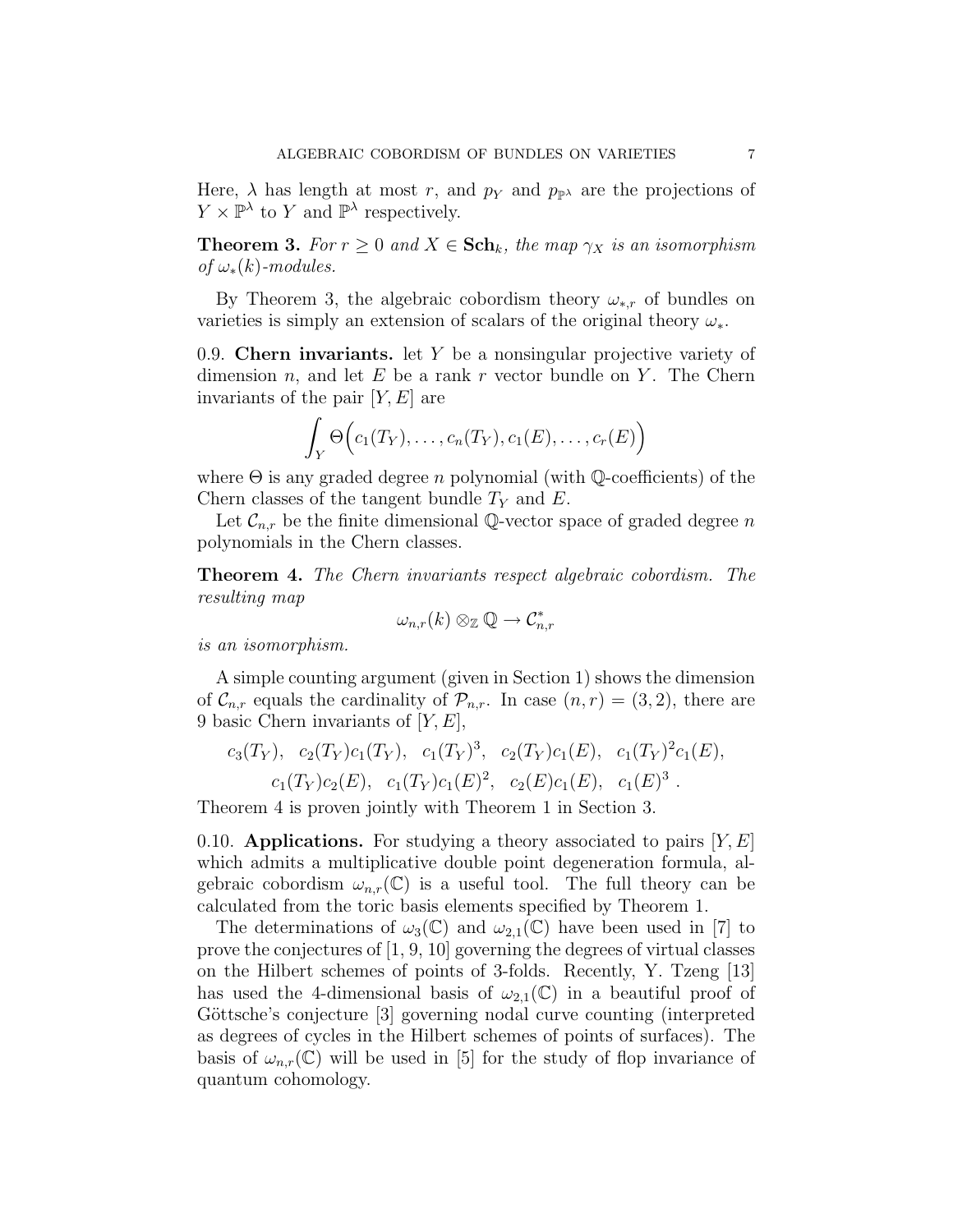0.11. Speculations. Consider the algebraic group  $GL<sub>r</sub>$  over  $\mathbb{C}$ . We view  $\omega_{*,r}(\mathbb{C})$  as an algebraic model for  $MU_*(BGL_r)$ . Theorem 4 may be interpreted as saying  $\omega_{*,r}(\mathbb{C})$  is dual to

$$
MU^*(BGL_r) = MU^*(pt)[[c_1,\ldots,c_r]] .
$$

D. Maulik suggests defining an algebraic cobordism theory  $\omega_{*,\mathbf{G}}$  for principal G-bundles on algebraic varieties by the double point relation of Definition 3. Perhaps the resulting theory over a point for classical groups **G** is dual to  $MU^*(B\mathbf{G})$ ?

An algebraic approach to  $MU^*(B\mathbf{G})$  for linear algebraic groups has been proposed in [2] by limits of  $\Omega^*$  over algebraic approximations to BG. The construction is similar to Totaro's definition [12] of the Chow ring of  $B\mathbf{G}$ , but requires also the coniveau filtration (see [8] for an alternative limit definition). For many examples, including  $BGL_r$ , the isomorphism

$$
\Omega^*(B\mathbf{G}) \cong MU^*(B\mathbf{G})
$$

is obtained [2]. Such isomorphisms were predicted in [14].

Another approach to our paper is perhaps possible via a limit definition of  $\Omega_*(BGL_r)$ . There should be a map

$$
\Omega_*(B\mathbf{GL}_r)\to \omega_{*,r}(\mathbb{C})
$$

which is injective by Chern invariants and surjective by Proposition 11.

0.12. Acknowledgments. We thank D. Abramovich, J. Li, D. Maulik, B. Totaro, and Y. Tzeng for discussions about algebraic cobordism and double point degenerations. The basis of Theorem 1 was guessed while writing [7]. Conversations with M. Levine played an essential role. He suggested the possibility of the extension of scalars result established in Theorem 3.

Y.-P. L. was supported by NSF grant DMS-0901098. R. P. was supported by NSF grant DMS-0500187.

#### 1. Chern classes

1.1. Cobordism invariance. Let  $n, r \geq 0$ . There is canonical bilinear map

 $\rho: \mathcal{M}_{n,r}(k)^+ \otimes_{\mathbb{Z}} \mathbb{Q} ~\times~ \mathcal{C}_{n,r} \to \mathbb{Q}$ 

defined by integration,

$$
\rho([Y, E], \Theta) = \int_Y \Theta\Big(c_1(T_Y), \ldots, c_n(T_Y), c_1(E), \ldots, c_r(E)\Big) .
$$

**Proposition 5.** The pairing  $\rho$  annihilates  $\mathcal{R}_{n,r}(k)$ .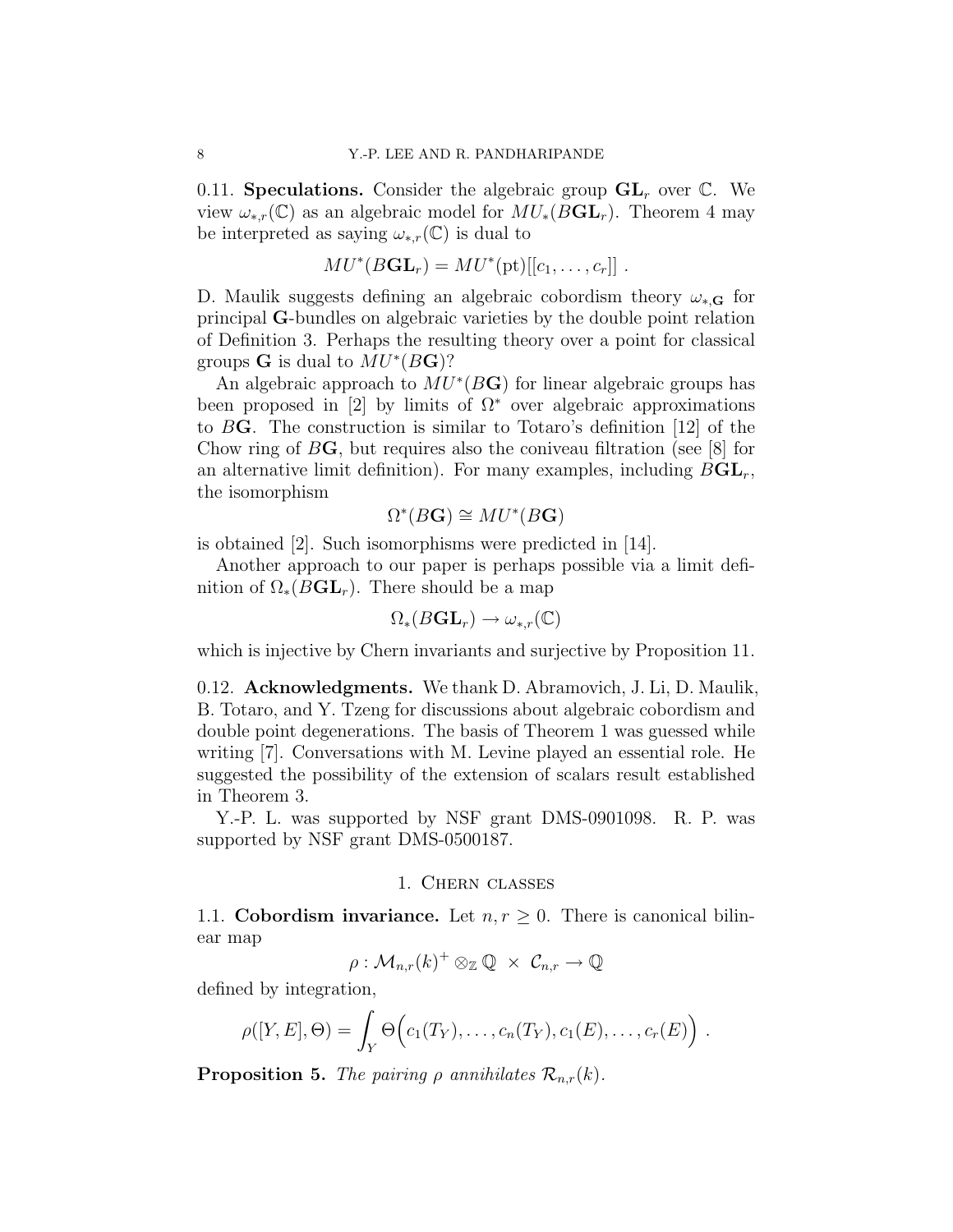*Proof.* In case  $r = 0$ , the invariance of the Chern numbers of the tangent bundle is a well-known property of algebraic cobordism over a  $Spec (\mathbb{C})$ , see [6, 11].

Let  $Y \in \mathbf{Sm}_k$  be of pure dimension  $n + 1$ . Let

$$
(1.1) \t\t \pi: Y \to \mathbb{P}^1
$$

be a projective morphism which is a double point degeneration over  $0 \in \mathbb{P}^1$ . Let L be a line bundle on Y. Suppose L is very ample on Y. Cutting  $Y$  with  $s$  generic sections of  $L$  yields an nonsingular subvariety of codimension s,

$$
D^s\subset Y \stackrel{\pi}{\rightarrow} \mathbb{P}^1\ .
$$

The composition  $D^s \to \mathbb{P}^1$  is a double point degeneration over  $0 \in \mathbb{P}^1$ .

Let  $Y_{\zeta}$ , A, B, and  $\mathbb{P}(\pi)$  be the four spaces which occur in the double point relation for (1.1) in Definition 3. Let

$$
Y_{\zeta} \cap D^s
$$
,  $A \cap D^s$ ,  $B \cap D^s$ ,  $\mathbb{P}(\pi) \cap D^s$ 

be the four spaces which occur in the relation for  $D^s \to \mathbb{P}^1$ . Since the tangent bundle of  $Z \cap D^s$  satisfies

$$
0 \to T_{Z \cap D^s} \to T_Z|_{Z \cap D^s} \to \bigoplus_{i=1}^s L \to 0
$$

in each of the four cases, we have

$$
c(T_{Z \cap D^s}) = \frac{c(T_Z)}{(1 + c_1(L))^s} ,
$$
  

$$
c_i(T_{Z \cap D^s}) = c_i(T_Z) - s \cdot c_{i-1}(T_Z)c_1(L) + \cdots ,
$$

where we have suppressed the restrictions. The application of the  $r = 0$ case of the Proposition to the degenerations  $D^s \to \mathbb{P}^1$  for all s implies (by descending induction) the  $r = 1$  case for double point relations where  $L$  is ample.

Similarly if  $L_1, \ldots, L_m$  are very ample line bundles on Y, we can consider

$$
D^{s_1,\dots,s_m}\subset Y \stackrel{\pi}{\to} \mathbb{P}^1
$$

obtained by cutting with  $s_1$  sections of  $L_1$ ,  $s_2$  sections of  $L_2$ , ..., and  $s_m$  sections of  $L_m$ . The application of the  $r = 0$  case of the Proposition to the degeneration  $D^{s_1,\dots,s_m} \to \mathbb{P}^1$  for all  $s_1,\dots,s_m$  implies invariance under the double point relation of graded degree  $n$  polynomials in the Chern classes of the tangent bundle and the Chern classes of  $L_1,\ldots,L_m$ .

The  $r = 1$  case of the Proposition follows since every line bundle  $L$ may be written as the difference of two very ample line bundles.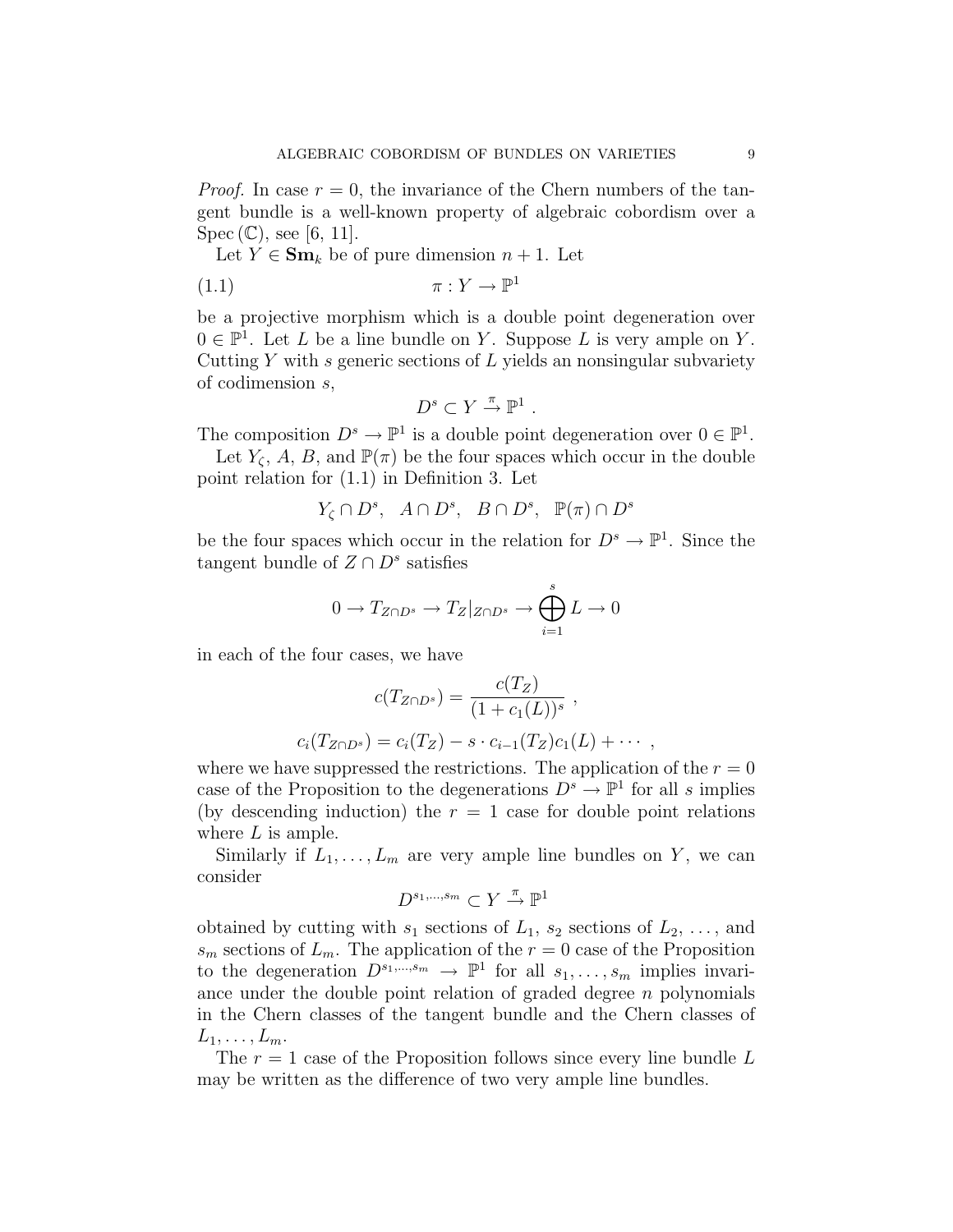To prove the  $r > 1$  case of the Proposition, we use a splitting argument. Let  $\pi$  be a double point degeneration as above (1.1). Let E be a rank  $r$  bundle on  $Y$ . Let

$$
\mathbb{F}(E) \to Y \stackrel{\pi}{\to} \mathbb{P}^1
$$

by the complete flag variety over Y obtained from  $E$ . The composition  $\mathbb{F}(E) \to \mathbb{P}^1$  is a double point degeneration with tautological line bundles  $L_1, \ldots, L_r$  which sum in K-theory to the pull-back of E. The established line bundle results then yield the  $r > 1$  case.

As a consequence of Proposition 5, the pairing  $\rho$  descends,

(1.2) 
$$
\rho: \omega_{n,r}(k) \otimes_{\mathbb{Z}} \mathbb{Q} \times \mathcal{C}_{n,r} \to \mathbb{Q} .
$$

Our first goal is to bound the rank of the pairing from below.

#### 1.2. Independence.

1.2.1. Monomials of  $\mathcal{C}_{n,r}$ . For notational convenience, we write elements  $\Theta \in \mathcal{C}_{n,r}$  as polynomials

$$
\Theta(u_1,\ldots,u_n,v_1,\ldots,v_r)
$$

where  $u_i = c_i(T_Y)$  and  $v_i = c_i(E)$ . Both  $u_i$  and  $v_i$  have degree i. A canonical basis of  $\mathcal{C}_{n,r}$  is obtained by monomials of graded degree n.

Let  $\mathcal{Q}_{n,r}$  be the set of partition pairs  $(\nu,\mu)$  where

(i)  $\mu$  is a partition of size  $|\mu| \leq n$  with largest part at most r,

(ii)  $\nu$  is a partition of  $n - |\mu|$ .

The correspondence

(1.3) 
$$
\prod_{i=1}^{n} u_i^{l_i} \prod_{j=1}^{r} v_j^{m_j} \leftrightarrow (1^{l_1} \cdots n^{l_n}, 1^{m_1} \cdots r^{m_r})
$$

yields a bijection between the monomial basis of  $\mathcal{C}_{n,r}$  and the set  $\mathcal{Q}_{n,r}$ . Let  $C(\nu,\mu)$  denote the monomial associated to  $(\nu,\mu) \in \mathcal{Q}_{n,r}$ .

**Lemma 6.** There is a natural bijection  $\epsilon : \mathcal{Q}_{n,r} \to \mathcal{P}_{n,r}$ .

*Proof.* Given  $(\nu, \mu) \in \mathcal{Q}_{n,r}$ , define

$$
\epsilon(\nu,\mu)=(\nu\cup\mu^t,\mu^t)\in\mathcal{P}_{n,r}.
$$

Here,  $\mu^t$  is the partition obtained by transposing the Young diagram associated to  $\mu$ . Hence,  $\mu^t$  has length at most r.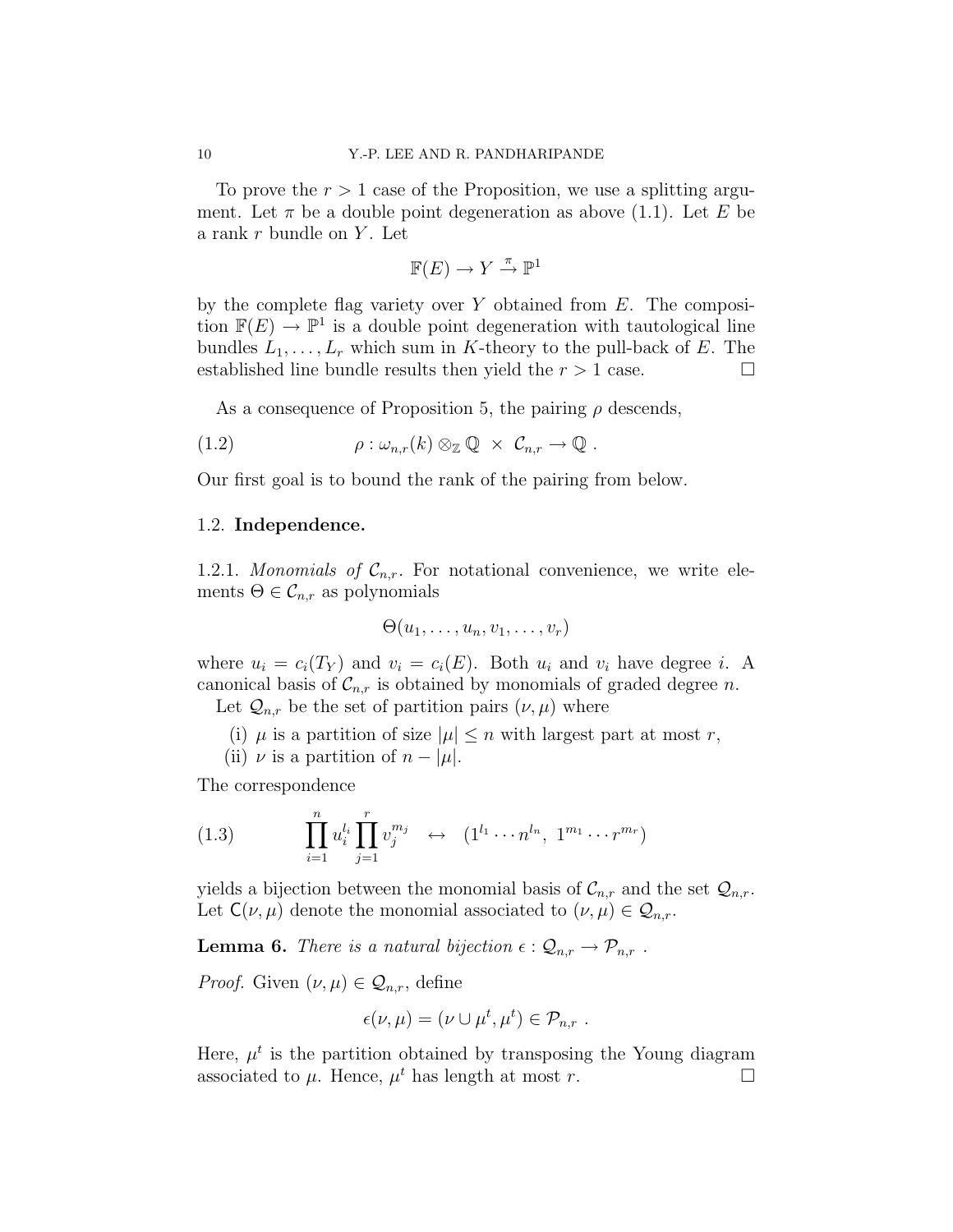1.2.2. Ordering. The v-degree of a monomial in  $\mathcal{C}_{n,r}$  is the vector

$$
\deg_v \left( \prod_{i=1}^n u_i^{l_i} \prod_{j=1}^r v_j^{m_j} \right) = (m_1, m_2, \dots, m_r) \in \mathbb{Z}_{\geq 0}^r
$$
.

We define a total ordering on  $\mathbb{Z}_{\geq 0}^r$  by the following rule:

$$
(m_1,\ldots,m_r)>(m'_1,\ldots,m'_r)
$$

if either  $m_r > m'_r$  or if  $m_j = m'_j$  for all  $j > i$  and  $m_i > m'_i$ . The resulting partial order on the monomials on  $\mathcal{C}_{n,r}$  (indexed by  $\mathcal{Q}_{n,r}$ ) is sensitive only the variables  $v_i$ .

1.2.3. Bilinear pairing. Let M be the matrix with rows and columns indexed by  $\mathcal{Q}_{n,r}$  and elements

$$
\mathbf{M}_{n,r}[(\nu,\mu),(\nu',\mu')] = \rho\Big(\phi\big(\epsilon(\nu,\mu)\big),\ \mathsf{C}(\nu',\mu')\Big)
$$

for  $(\nu, \mu), (\nu', \mu') \in \mathcal{Q}_{n,r}$ . Recall, the map

$$
\phi: \mathcal{P}_{n,r} \to \omega_{n,r}(k)
$$

was defined in Section 0.7. The rows and columns of  $M_{n,r}$  are ordered by the partial ordering on  $\mathcal{Q}_{n,r}$  defined in Section 1.2.2.

**Lemma 7.** If  $(\nu, \mu) < (\nu', \mu')$  in the partial order of  $\mathcal{Q}_{n,r}$ , then  $\mathbf{M}_{n,r}[(\nu,\mu),(\nu',\mu')] = 0$ .

Proof. Let  $\mu = 1^{m_1} \cdots r^{m_r}$  and  $\mu' = 1^{m'_1} \cdots r^{m'_r}$ . If  $(\nu, \mu) < (\nu', \mu')$ , then, in the highest index i where a difference occurs,  $m_i < m'_i$ .

Suppose the difference occurs in the index  $i = r$ . Then,  $m_r$  is the minimal part of  $\mu^t$ . For the pair  $[Y, E] = \phi(\nu, \mu)$ , the bundle E is a direct sum of r line bundles pulled-back from the  $\mathcal{O}(1)$  factors of a product of r projective spaces (with minimal dimension  $m_r$ ). Since  $m_r < m'_r$ , the class  $c_r^{m'_r}(E)$  vanishes on Y by dimension considerations.

If the highest difference occurs in an index  $i < r$ , the argument is the same (following again from elementary dimension considerations).  $\Box$ 

## **Proposition 8.**  $M_{n,r}$  is a nonsingular matrix.

*Proof.* By Lemma 7, the matrix  $M_{n,r}$  is block lower triangular with respect to the partial ordering on  $\mathcal{Q}_{n,r}$ . The blocks are determined by all  $(\nu,\mu) \in \mathcal{Q}_{n,r}$  with the same  $\mu$ .

Let  $\mu = 1^{m_1} \dots r^{m_r}$ . Consider the bundle

$$
E = \bigoplus_{m \in \mu^t} L_m \longrightarrow \mathbb{P}^{\mu^t} ,
$$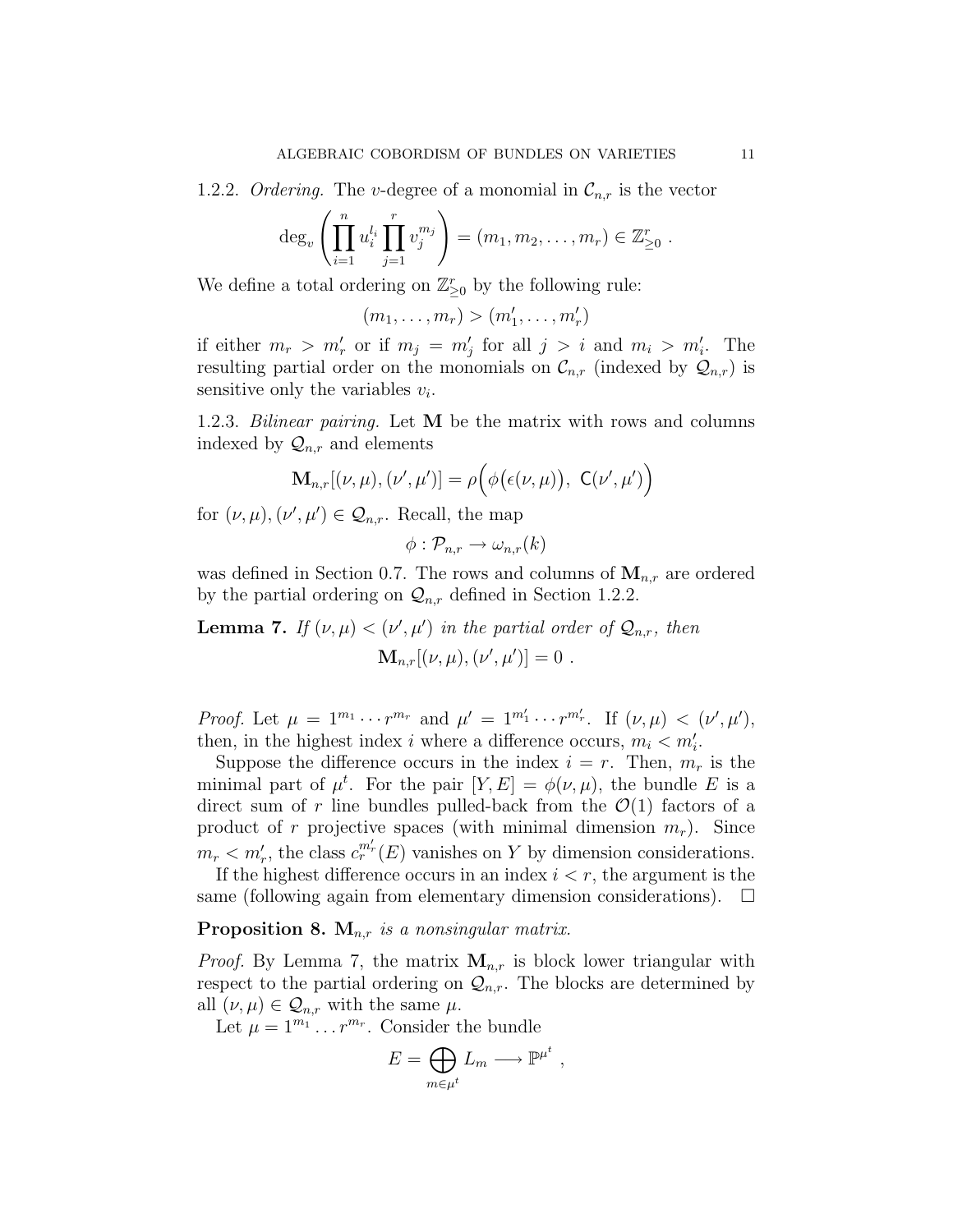following the notation of Section 0.7. Since

(1.4) 
$$
\int_{\mathbb{P}^{\mu^t}} c_1(E)^{m_1} c_2(E)^{m_2} \dots c_r(E)^{m_r} = 1,
$$

the block in  $\mathbf{M}_{n,r}$  corresponding to  $\mu$  is the matrix  $\mathbf{M}_{n-|\mu|,0}$ . The latter is nonsingular by well-known results about the usual  $r = 0$  theory of algebraic cobordism [6, 11].  $\Box$ 

As a consequence of Proposition 8, the generators proposed in Theorem 1 span a subspace of  $\omega_{n,r}(k) \otimes_{\mathbb{Z}} \mathbb{Q}$  of rank at least  $|\mathcal{P}_{n,r}|$ . In particular,

$$
\dim (\omega_{n,r}(k)\otimes_{\mathbb{Z}}\mathbb{Q})\geq |\mathcal{P}_{n,r}|.
$$

Moreover, the pairing (1.2) has rank at least  $|\mathcal{P}_{n,r}|$ . To complete the proofs of Theorem 1 and 4, we will prove the reverse inequality

$$
\dim(\omega_{n,r}(k)\otimes_{\mathbb{Z}}\mathbb{Q})\leq |\mathcal{P}_{n,r}|
$$

in Section 3.

#### 2. Lists of line bundles

2.1. Lists. For  $X \in \mathbf{Sch}_k$ , let  $\mathcal{M}_{n,1^r}(X)$  denote the set of isomorphism classes over  $X$  of tuples

$$
[f:Y \to X, L_1, \ldots, L_r]
$$

with  $Y \in \mathbf{Sm}_k$  of dimension n, f projective, and  $L_1, \ldots, L_r$  an ordered list of line bundles on Y. The set  $\mathcal{M}_{n,1}(X)$  is a monoid under disjoint union of domains. Let  $\mathcal{M}_{n,1}(X)^+$  denote the group completion of  $\mathcal{M}_{n,1^r}(X).$ 

Let  $Y \in \mathbf{Sm}_k$  be of pure dimension  $n+1$ , and let

$$
g:Y\to X\times \mathbb{P}^1
$$

be a projective morphism for which the composition

$$
\pi = p_2 \circ g : Y \to \mathbb{P}^1
$$

is a double point degeneration over  $0 \in \mathbb{P}^1$ . Let  $L_1, \ldots, L_r$  be a list of line bundles on  $Y$ . Let

$$
[A \to X, L_{1,A}, \dots L_{r,A}], \quad [B \to X, L_{1,B} \dots L_{r,B}],
$$
  

$$
[\mathbb{P}(\pi) \to X, L_{1,\mathbb{P}(\pi)}, \dots, L_{1,\mathbb{P}(\pi)}] \in \mathcal{M}_{n,1}(X)^+
$$

be obtained from the fiber  $\pi^{-1}(0)$  and the morphism  $p_1 \circ g$ .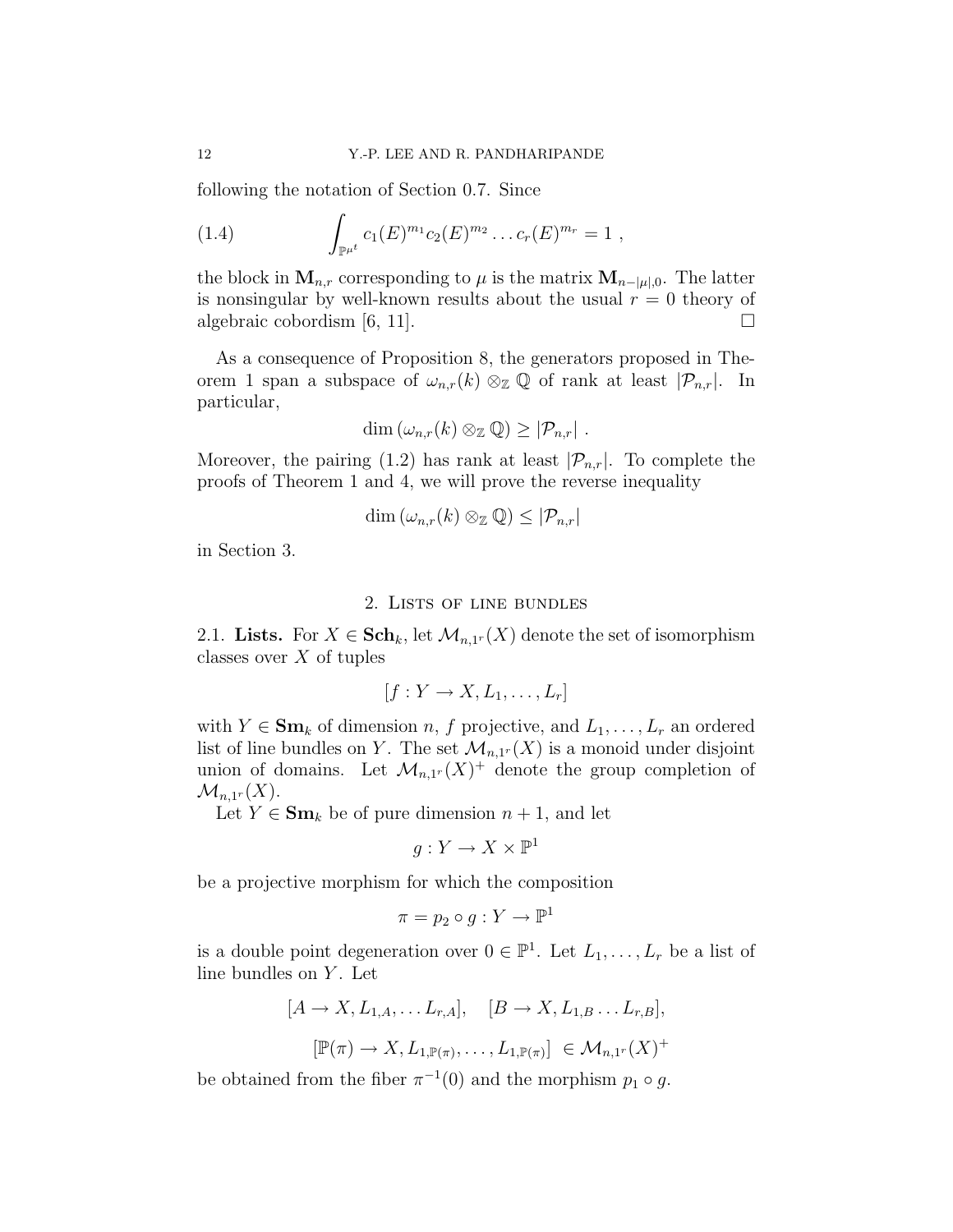**Definition 4.** Let  $\zeta \in \mathbb{P}^1(k)$  be a regular value of  $\pi$ . The associated double point relation over X is

$$
[Y_{\zeta} \to X, \{L_{i,Y_{\zeta}}\}] - [A \to X, \{L_{i,A}\}] - [B \to X, \{L_{i,B}\}] + [\mathbb{P}(\pi) \to X, \{L_{i,\mathbb{P}(\pi)}\}]
$$

where  $Y_{\zeta} = \pi^{-1}(\zeta)$ .

For  $X \in \mathbf{Sch}_k$ , let  $\mathcal{R}_{n,1^r}(X) \subset M_{n,1^r}(X)^+$  be the subgroup generated by all double point relations. Double point cobordism theory for lists of line bundles on varieties is defined by

$$
\omega_{n,1^r}(X) = \mathcal{M}_{n,1^r}(X)^+ / \mathcal{R}_{n,1^r}(X).
$$

The sum

$$
\omega_{*,1^r}(X) = \bigoplus_{n=0}^{\infty} \omega_{n,1^r}(X)
$$

is always a  $\omega_*(k)$ -module via product. If  $X \in \mathbf{Sm}_k$ , then  $\omega_{*,1^r}(X)$  is also a module over the ring  $\omega_*(X)$ .

2.2. **Basis.** A partition list of size n and type r is a tuple  $(\lambda, (m_1, \ldots, m_r))$ where

- (i)  $\lambda$  is a partition of n,
- (ii)  $(m_1, \ldots, m_r)$  is a list with  $m_i \geq 0$  whose union of non-zero parts is a sub-partition  $\mu \subset \lambda$ .

Let  $\mathcal{P}_{n,1^r}$  be the set of all partition lists of size n and type r. For example,

$$
\mathcal{P}_{3,1^2} = \left\{\begin{array}{c}(3,(0,0)),\ (3,(3,0)),\ (3,(0,3)),\\(21,(0,0)),\ (21,(2,0)), (21,(1,0)),\\(21,(0,1)),\ (21,(0,2)),\ (21,(2,1)),\ (21,(1,2)),\\(111,(0,0)),\ (111,(1,0)),\ (111,(0,1)),\ (111,(1,1))\end{array}\right\}
$$

To each  $(\lambda, (m_1, \ldots, m_r)) \in \mathcal{P}_{n,1^r}$ , we associate an element

$$
\phi(\lambda,(m_1,\ldots,m_r))\in\omega_{n,r}(k)
$$

by the following construction. Let  $\mathbb{P}^{\lambda} = \mathbb{P}^{\lambda_1} \times ... \times \mathbb{P}^{\lambda_{\ell(\lambda)}}$ . To each non-zero part  $m_i$  , let

$$
L_{m_i}\to \mathbb{P}^\lambda
$$

be the line bundle obtained by pulling-back  $\mathcal{O}_{\mathbb{P}^{m_i}}(1)$  via the projection to the factor

$$
\mathbb{P}^{\lambda} \to \mathbb{P}^{m_i}
$$

.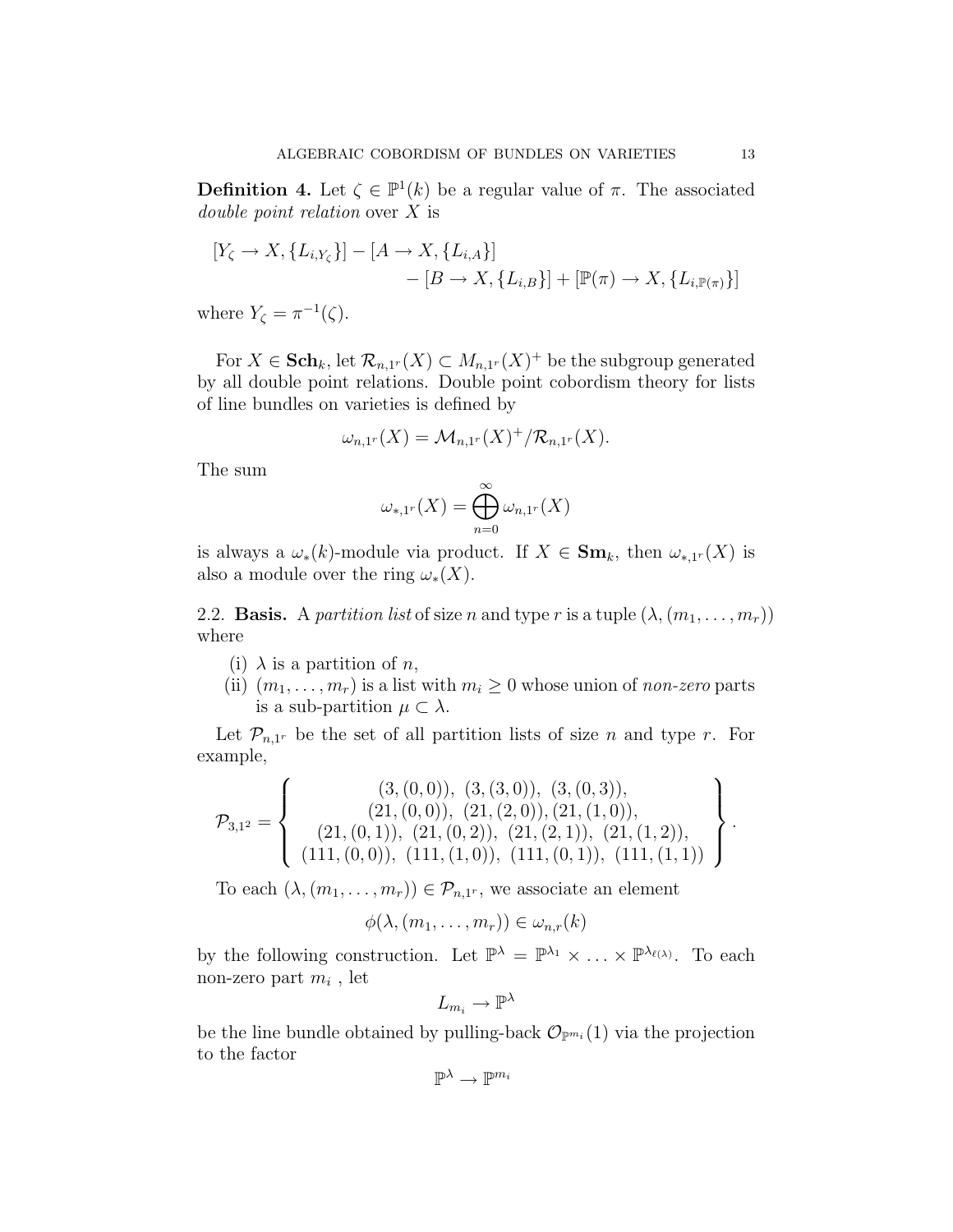corresponding to the part  $m_i$ . If  $m_i = 0$ , let  $L_{m_i}$  be the trivial line bundle on  $\mathbb{P}^{\lambda}$ . We define

$$
\phi(\lambda,(m_1,\ldots,m_r))=[\mathbb{P}^{\lambda},(L_{m_1},\ldots,L_{m_r})].
$$

**Theorem 9.** For  $n, r \geq 0$ , we have

$$
\omega_{n,1^r} \otimes_{\mathbb{Z}} \mathbb{Q} = \bigoplus_{(\lambda,(m_1,...,m_r)) \in \mathcal{P}_{n,1^r}} \mathbb{Q} \cdot \phi(\lambda,(m_1,...,m_r)).
$$

Theorem 9 will be proven in Section 2.6 with a mix of techniques from [6, 7] and new methods for studying algebraic cobordism relations for line bundles on varieties.

2.3. Chern invariants. Let  $\mathcal{C}_{n,1^r}$  be the Q-vector space of graded degree n polynomials in the Chern classes

$$
c_1(T_Y), \ldots, c_n(T_Y), c_1(L_1), \ldots, c_1(L_r)
$$
.

There is canonical bilinear map

$$
\rho: \mathcal{M}_{n,1^r}(k)^+ \otimes_{\mathbb{Z}} \mathbb{Q} \times \mathcal{C}_{n,1^r} \to \mathbb{Q}
$$

defined by integration,

$$
\rho([Y,E],\Theta)=\int_Y \Theta\Big(c_1(T_Y),\ldots,c_n(T_Y),c_1(L_1),\ldots,c_1(L_r)\Big)\ .
$$

The proof of Proposition 5 implies the pairing  $\rho$  annihilates  $\mathcal{R}_{n,1^r}(k)$ . Hence,  $\rho$  descends,

$$
\rho: \omega_{n,1^r}(k) \otimes_{\mathbb{Z}} \mathbb{Q} \times \mathcal{C}_{n,1^r} \to \mathbb{Q} .
$$

The monomial basis of  $\mathcal{C}_{n,1^r}$  is easily seen to have the same cardinality as the set  $\mathcal{P}_{n,1^r}$ . A straightforward extension of the methods of Section 1.2.3 implies the elements of

$$
\{\phi(\lambda,(m_1,\ldots,m_r))\mid (\lambda,(m_1,\ldots,m_r))\in \mathcal{P}_{n,1^r}\}\subset \omega_{n,1^r}\otimes_{\mathbb{Z}}\mathbb{Q}
$$

span a subspace of dimension  $|\mathcal{P}_{n,1r}|$ . In particular,

$$
\dim(\omega_{n,1^r}\otimes_{\mathbb{Z}}\mathbb{Q})\geq |\mathcal{P}_{n,1^r}|.
$$

2.4. Globally generated line bundles. Let  $\mathfrak{m} \subset \omega_*(k)$  be the ideal generated by all elements of positive dimension,

$$
0 \to \mathfrak{m} \to \omega_*(k) \to \mathbb{Z} \to 0 .
$$

Since  $\omega_{*,1}(k)$  is a  $\omega_{*}(k)$ -module, we can define the graded quotient

$$
\widetilde{\omega}_{*,1^r}(k) = \frac{\omega_{*,1^r}(k)}{\mathfrak{m} \cdot \omega_{*,1^r}(k)} , \qquad \widetilde{\omega}_{*,1^r}(k) = \bigoplus_{n=0}^{\infty} \widetilde{\omega}_{n,1^r}(k) .
$$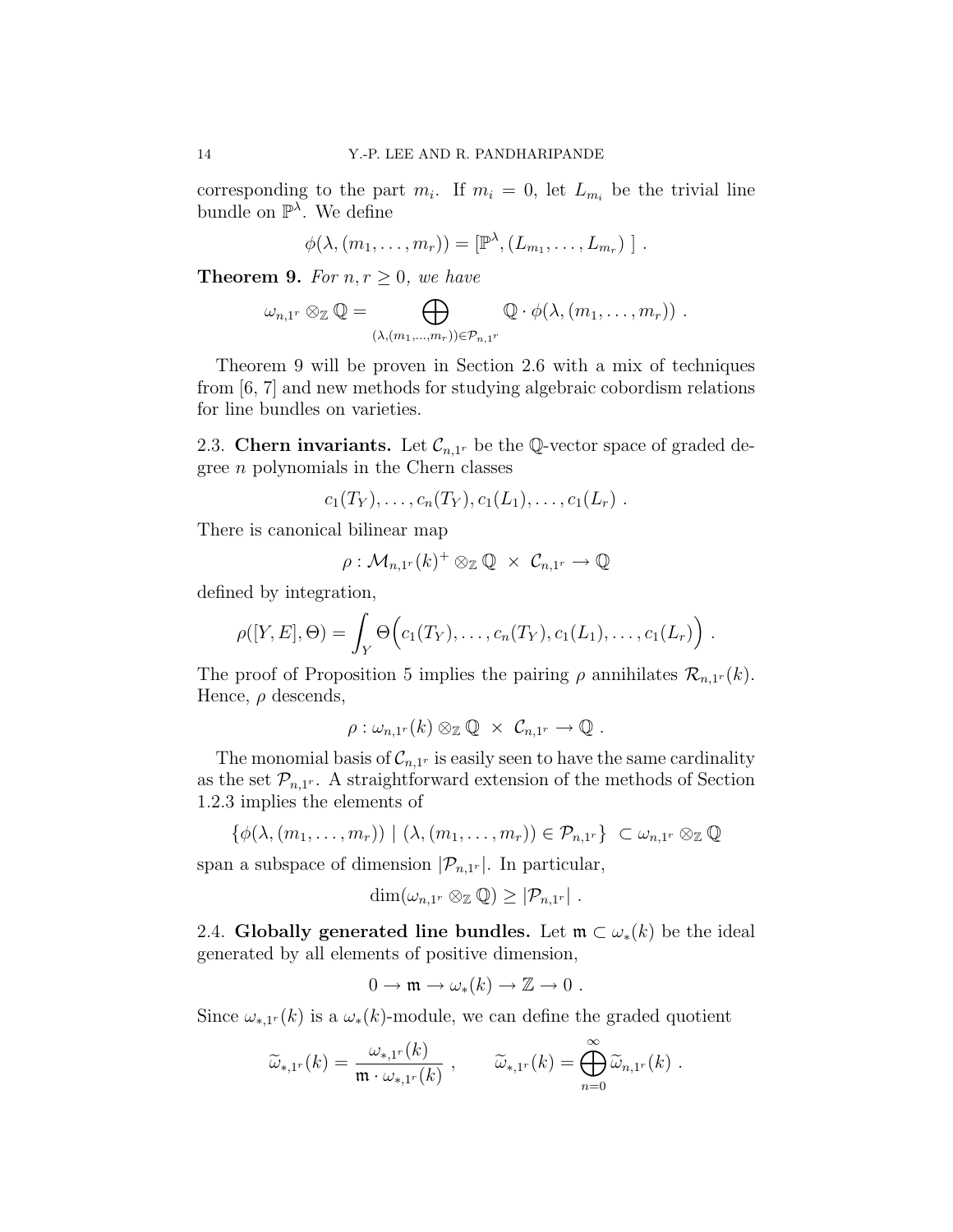For  $(\lambda, (m_1, \ldots, m_r)) \in \mathcal{P}_{n,1^r}$ , let

$$
\widetilde{\phi}(\lambda,(m_1,\ldots,m_r))\in\widetilde{\omega}_{n,1^r}(k)
$$

denote the class of  $\phi(\lambda,(m_1,\ldots,m_r))$  in the quotient.

**Proposition 10.** Let  $Y \in \mathbf{Sm}_k$  be a projective variety of dimension n with line bundles  $L_1, \ldots, L_r$  all generated by global sections. Then,

 $[Y, L_1, \ldots, L_r] \in \widetilde{\omega}_{n,1^r}(k)$ 

lies in the Z-linear span of

$$
\left\{\n \widetilde{\phi}(\lambda,(m_1,\ldots,m_r)) \mid (\lambda,(m_1,\ldots,m_r)) \in \mathcal{P}_{n,1^r}, \sum_{i=1}^r m_i = n \right\}
$$

 $in \ \widetilde{\omega}_{n,1^r}(k)$ .

*Proof.* Since  $L_1, \ldots, L_r$  are all generated by global sections on Y, there exists a projective morphism

 $f: Y \to \mathbb{P}^{d_1} \times \cdots \times \mathbb{P}^{d_r}, \quad L_i = f^*(\mathcal{O}_{\mathbb{P}^{d_i}}(1))$ .

We view  $f$  as determining an element of algebraic cobordism,

 $[f: Y \to \mathbb{P}^{d_1} \times \cdots \times \mathbb{P}^{d_r}] \in \omega_n(\mathbb{P}^{d_1} \times \cdots \times \mathbb{P}^{d_r})$ .

A fundamental result of [6, Theorem 1.2.19] is the isomorphism

(2.1) 
$$
A_*(X) \cong \widetilde{\omega}_*(X) = \frac{\omega_*(X)}{\mathfrak{m} \cdot \omega_*(X)},
$$

where  $A_*(X)$  is the Chow theory of X (with Z coefficients). The Chow group

$$
A_n(\mathbb{P}^{d_1}\times\cdots\times\mathbb{P}^{d_r})
$$

is generated by linear subvarieties

$$
\iota_{m_1,\ldots,m_r}:\mathbb{P}^{m_1}\times\cdots\times\mathbb{P}^{m_r}\hookrightarrow\mathbb{P}^{d_1}\times\cdots\times\mathbb{P}^{d_r}
$$

where  $\sum_{i=1}^r m_i = n$ . We conclude [f] is a Z-linear combination of the elements

$$
[\iota_{m_1,\ldots,m_r}] \in \widetilde{\omega}_n(\mathbb{P}^{d_1} \times \cdots \times \mathbb{P}^{d_r}).
$$

Relations in  $\omega_n(\mathbb{P}^{d_1}\times\cdots\times\mathbb{P}^{d_r})$  lift canonically to  $\omega_{n,1^r}(\mathbb{P}^{d_1}\times\cdots\times\mathbb{P}^{d_r})$ by pulling-back the list

$$
(2.2) \t\t \t\t \mathcal{O}_{\mathbb{P}^{d_1}}(1),\ldots,\mathcal{O}_{\mathbb{P}^{d_r}}(1)
$$

everywhere. Since all double point relations in  $\omega_n(\mathbb{P}^{d_1} \times \cdots \times \mathbb{P}^{d_r})$  occur over  $\mathbb{P}^{d_1} \times \cdots \times \mathbb{P}^{d_r}$ , the pull-back of the list  $(2.2)$  is well-defined and canonical. The pull-back of the list  $(2.2)$  via  $\iota_{m_1,\dots,m_r}$  yields the element

$$
\phi(\lambda,(m_1,\ldots,m_r))\in\omega_{n,1^r}(k) ,
$$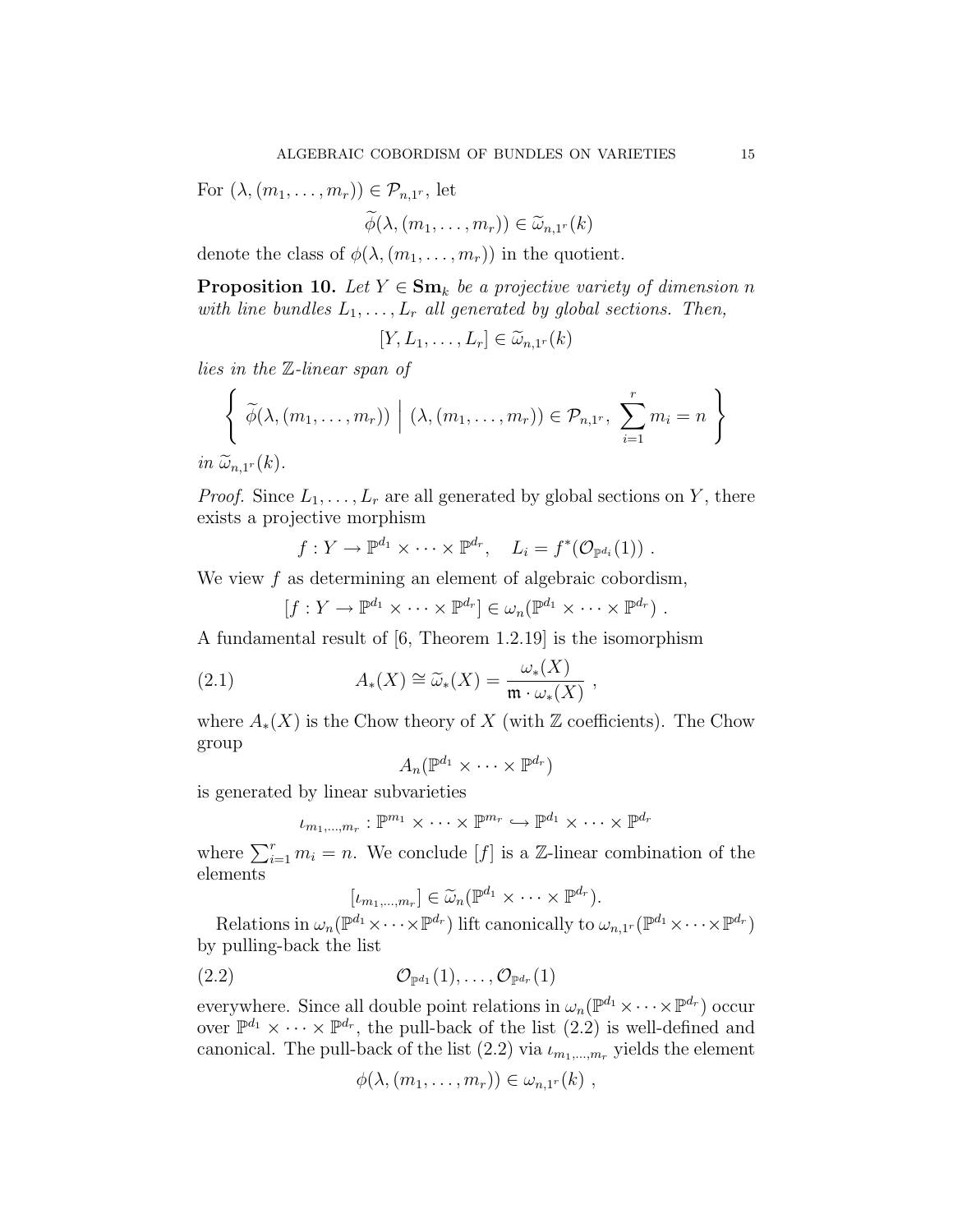where  $\sum_{i=1}^r m_i = n$ . Here,  $\lambda$  is obtained simply by removing the 0 parts  $m_i$ . Hence, after pushing-forward from  $\mathbb{P}^{d_1} \times \cdots \times \mathbb{P}^{d_r}$  to Spec  $(k)$ , the argument is complete.  $\Box$ 

2.5. Projective bundles. We will need auxiliary results on projective bundles to remove the global generation hypothesis of Proposition 10.

Let  $Z \in \mathbf{Sm}_k$  be a projective variety equipped with a list of line bundles  $L_1, \ldots, L_r$  and a split rank 2 vector bundle

$$
B=\mathcal{O}_Z\oplus N.
$$

We are interested in the classes

 $[\mathbb{P}(B), L_1, \ldots, L_r], [\mathbb{P}(B), L_1(\pm 1), \ldots, L_r(\pm 1)] \in \omega_{*,1^r}(k)$ .

Here,  $\mathbb{P}(B)$  denotes the projectivization by sub-lines, and  $L_i(\pm 1)$  stands for  $L_i \otimes \mathcal{O}_{\mathbb{P}(B)}(\pm 1)$ .

Let s be the section  $Z \to \mathbb{P}(B)$  determined by the factor  $N \subset B$ . The divisor s is an element of the linear series associated to  $\mathcal{O}_{\mathbb{P}(B)}(1)$ . The degeneration to the normal cone of s yields a double point relation in  $\omega_*(Z)$ . After pulling-back the list  $L_1,\ldots,L_r$ , we obtain a double point relation in  $\omega_{*,1}(Z)$ . Twisting the list by the exceptional divisor of the degeneration yields the relation

$$
[\mathbb{P}(B), L_1, \dots, L_r] - [\mathbb{P}(B), L_1(1), \dots, L_r(1)] - [\mathbb{P}(O_Z \oplus N^*), L_1(-1), \dots, L_r(-1)] + [\mathbb{P}(B), L_1 \otimes N^*, \dots, L_r \otimes N^*] = 0 \in \omega_{*,1^r}(Z).
$$

Since  $(\mathcal{O}_Z \oplus N^*) \otimes N \cong B$ , we may rewrite the above relation in the following form:

$$
[\mathbb{P}(B), L_1, \dots, L_r] - [\mathbb{P}(B), L_1(1), \dots, L_r(1)] - [\mathbb{P}(B), L_1 \otimes N^*(-1), \dots L_r \otimes N^*(-1)] + [\mathbb{P}(B), L_1 \otimes N^*, \dots, L_r \otimes N^*] = 0 \in \omega_{*,1^r}(Z).
$$

After replacing  $L_i$  with  $L_i \otimes N$  everywhere, we obtain our main projective bundle relation in  $\omega_{*,1^r}(Z)$ :

$$
[\mathbb{P}(B), L_1(-1), \dots L_r(-1)] = [\mathbb{P}(B), L_1 \otimes N, \dots, L_r \otimes N] -[\mathbb{P}(B), L_1 \otimes N(1), \dots, L_r \otimes N(1)] +[\mathbb{P}(B), L_1, \dots, L_r].
$$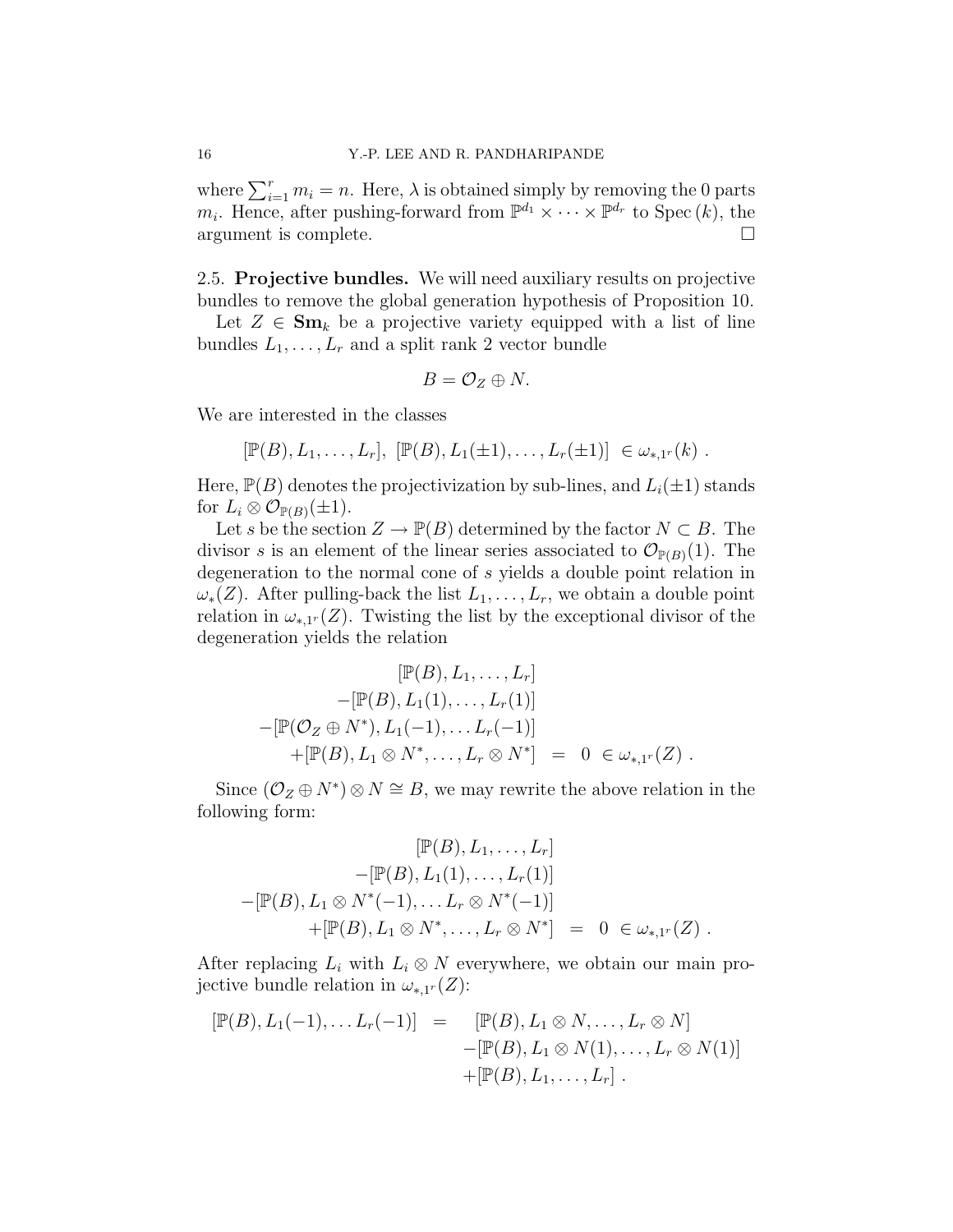**Proposition 11.** Let  $Y \in \mathbf{Sm}_k$  be a projective variety of dimension n with arbitrary line bundles  $L_1, \ldots, L_r$ . Then,

$$
[Y, L_1, \ldots, L_r] \in \widetilde{\omega}_{n,1^r}(k)
$$

lies in the Z-linear span of

$$
\left\{\n \widetilde{\phi}(\lambda, (m_1, \ldots, m_r)) \mid (\lambda, (m_1, \ldots, m_r)) \in \mathcal{P}_{n,1^r}, \sum_{i=1}^r m_i = n \right\}
$$
\n*in*  $\widetilde{\omega}_{n,1^r}(k)$ .

*Proof.* Let  $Z \subset Y$  be a nonsingular divisor such that  $L_1(Z), \ldots, L_r(Z)$ are all globally generated. Consider the double point relation in  $\omega_{n,1^r}(Y)$ obtained from degenerating to the normal cone of Z, pulling-back the list  $L_1, \ldots, L_r$ , and twisting by the exceptional divisor of the degeneration:

(2.3)  
\n
$$
[Y, L_1, ..., L_r]
$$
\n
$$
-[Y, L_1(Z), ..., L_r(Z)]
$$
\n
$$
-[\mathbb{P}(\mathcal{O}_Z \oplus \mathcal{O}_Z(Z)), L_1(-1), ..., L_r(-1)]
$$
\n
$$
+[\mathbb{P}(\mathcal{O}_Z \oplus \mathcal{O}_Z(Z)), L_1(Z), ..., L_r(Z)] = 0 \in \omega_{n,1^r}(Y).
$$

Proposition 10 applies to the second and fourth term of relation (2.3). The third term, however, requires further analysis. Using our main projective bundle relation in  $\omega_{n,1^r}(Z)$ , we can trade the third term for

$$
-[\mathbb{P}(\mathcal{O}_Z \oplus \mathcal{O}_Z(Z)), L_1(Z), \dots, L_r(Z)]
$$
  
+[\mathbb{P}(\mathcal{O}\_Z \oplus \mathcal{O}\_Z(Z)), L\_1(Z)(1), \dots, L\_r(Z)(1)]  
–[\mathbb{P}(\mathcal{O}\_Z \oplus \mathcal{O}\_Z(Z)), L\_1, \dots, L\_r].

The last two terms are not covered by Proposition 10.

We have proven the Proposition modulo elements of the form

$$
[\mathbb{P}(B), L'_1, \ldots, L'_r], \quad [\mathbb{P}(B), L'_1(1), \ldots, L'_r(1)] \in \omega_{n,1^r}(Z)
$$

where  $B = \mathcal{O}_Z \oplus N$  is a split rank 2 bundle and  $L'_i$  are arbitrary line bundles on Z. Let

$$
\pi : \mathbb{P}(B) \to Z
$$

be the projection. Let  $Z' \subset Z$  be a nonsingular divisor such that

$$
L'_1(Z'), \ldots, L'_r(Z'), L'_1(Z')(1), \ldots, L'_r(Z')(1)
$$

are all globally generated on  $\mathbb{P}(B)$ .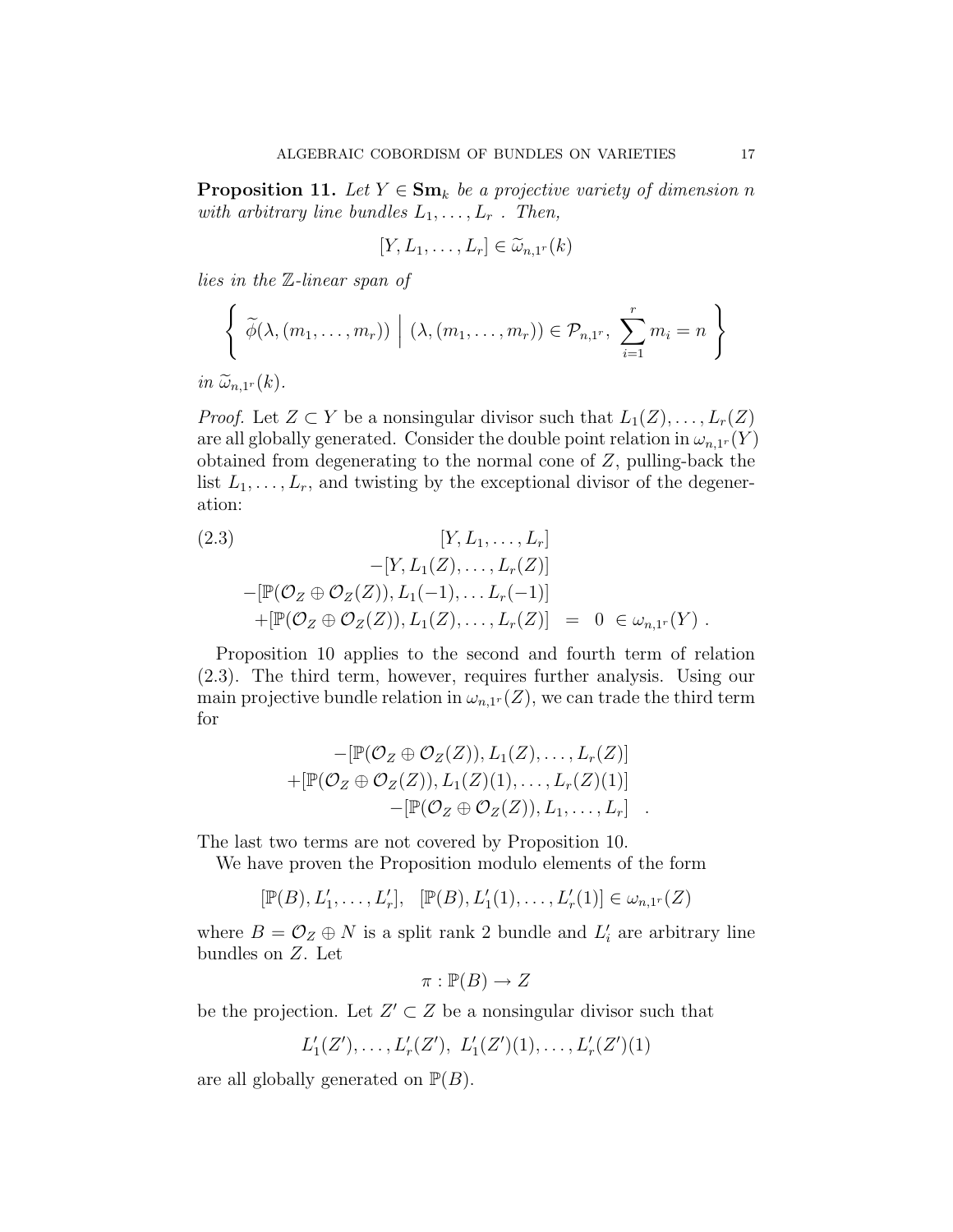Consider the double point relation in  $\omega_{n,1}(Z)$  obtained from degenerating to the normal cone of  $\pi^{-1}(Z') \subset \mathbb{P}(B)$ , pulling-back the list  $L'_1, \ldots, L'_r$ , and twisting by the exceptional divisor of the degeneration:

(2.4)  
\n
$$
[\mathbb{P}(B), L'_1, \dots, L'_r]
$$
\n
$$
-[\mathbb{P}(B), L'_1(Z'), \dots, L'_r(Z')]
$$
\n
$$
-[\mathbb{P}(B_{Z'}) \times_{Z'} \mathbb{P}(\mathcal{O}_{Z'} \oplus \mathcal{O}_{Z'}(Z')), L'_1(0, -1), \dots L'_r(0, -1)]
$$
\n
$$
+[\mathbb{P}(B_{Z'}) \times_{Z'} \mathbb{P}(\mathcal{O}_{Z'} \oplus \mathcal{O}_{Z'}(Z')), L'_1(Z'), \dots, L'_r(Z')] = 0
$$

in  $\omega_{n,1^r}(Z)$ . A similar relation holds for  $[\mathbb{P}(B), L'_1(1), \ldots, L'_r(1)]$ . We treat the third term of (2.4) in both cases with our main projective bundle relation for the  $\mathbb{P}(\mathcal{O}_{Z'} \oplus \mathcal{O}_{Z'}(Z'))$  projectivization.

We now have proven the Proposition modulo elements of the form

$$
[\mathbb{P}(B_1) \times_{Z'} \mathbb{P}(B_2), L_1'', \dots, L_r'],
$$
  
\n
$$
[\mathbb{P}(B_1) \times_{Z'} \mathbb{P}(B_2), L_1''(1,0), \dots, L_r''(1,0)],
$$
  
\n
$$
[\mathbb{P}(B_1) \times_{Z'} \mathbb{P}(B_2), L_1''(0,1), \dots, L_r''(0,1)],
$$
  
\n
$$
[\mathbb{P}(B_1) \times_{Z'} \mathbb{P}(B_2), L_1''(1,1), \dots, L_r''(1,1)] \in \omega_{n,1^r}(Z')
$$

where  $B_i = \mathcal{O}_{Z'} \oplus N_i$  are split rank 2 bundles and  $L''_i$  are arbitrary lines bundles on  $Z'$ .

We iterate the procedure by selecting a sufficiently positive divisor  $Z'' \subset Z'$ . Since the dimensions of the divisors are dropping, the procedure terminates when dimension 0 is reached with the elements

$$
[\underbrace{\mathbb{P}^1 \times \cdots \times \mathbb{P}^1}_{n}, \underbrace{\mathcal{O}(l_1, \ldots, l_n), \ldots, \mathcal{O}(l_1, \ldots, l_n)}_{r}] \in \omega_{n,1^r}(k)
$$

with  $l_i \in \{0, 1\}$ . These elements are covered by Proposition 10.  $\Box$ 

2.6. Proof of Theorem 9. We prove the result by induction on  $n$ . The  $n = 0$  case is clear. We assume the result for all  $n' < n$ .

Using Theorem 9 for  $n' < n$ , we conclude the grade *n* part of

$$
\mathfrak{m}\cdot \omega_{*,1^r}\otimes_{\mathbb{Z}}\mathbb{Q}
$$

is equal to the Q-linear span of

$$
\left\{\n\phi(\lambda,(m_1,\ldots,m_r))\mid (\lambda,(m_1,\ldots,m_r))\in\mathcal{P}_{n,1^r},\ \sum_{i=1}^r m_i < n\right\}
$$

in  $\omega_{n,1}(k) \otimes_{\mathbb{Z}} \mathbb{Q}$ . By Proposition 11, we see

$$
\dim(\omega_{n,1^r}(k)\otimes_{\mathbb{Z}}\mathbb{Q})\leq |\mathcal{P}_{n,1^r}|.
$$

Since we have already established the reverse inequality in Section 2.3, we obtain

$$
\dim(\omega_{n,1^r}(k)\otimes_{\mathbb{Z}}\mathbb{Q})=|\mathcal{P}_{n,1^r}|,
$$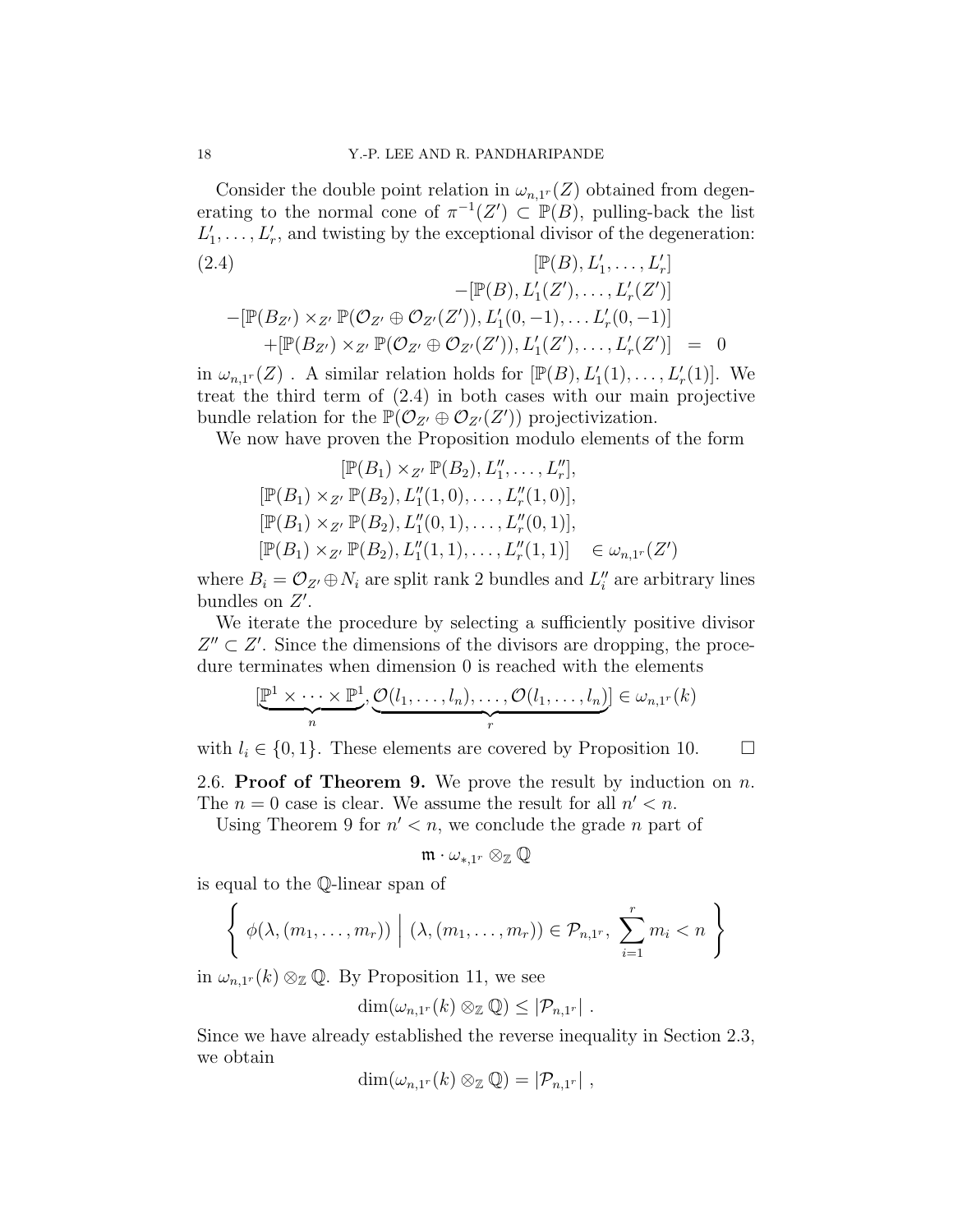concluding the proof of Theorem 9.  $\Box$ 

## 3. Higher rank

3.1. **Splitting.** As before, let  $\mathfrak{m} \subset \omega_*(k)$  be the ideal generated by all elements of positive dimension. Since  $\omega_{*,r}(k)$  is a  $\omega_*(k)$ -module, we can define the graded quotient

$$
\widetilde{\omega}_{*,r}(k) = \frac{\omega_{*,r}(k)}{\mathfrak{m} \cdot \omega_{*,r}(k)} , \qquad \widetilde{\omega}_{*,r}(k) = \bigoplus_{n=0}^{\infty} \widetilde{\omega}_{n,r}(k) .
$$

For  $(\lambda,\mu)\in\mathcal{P}_{n,r}$ , let

$$
\widetilde{\phi}(\lambda,\mu) \in \widetilde{\omega}_{n,r}(k)
$$

denote the class of  $\phi(\lambda,\mu)$  in the quotient.

**Proposition 12.** Let  $Y \in \mathbf{Sm}_k$  be a projective variety of dimension n with rank r vector bundle E. Then,

$$
[Y, E] \in \widetilde{\omega}_{n,r}(k)
$$

lies in the Z-linear span of

$$
\left\{\ \widetilde{\phi}(\lambda,\mu) \ \Big| \ (\lambda,\mu) \in \mathcal{P}_{n,r}, \ |\mu|=n \ \right\}
$$

in  $\widetilde{\omega}_{n,r}(k)$ .

For the proof of Proposition 12, we will require the following basic result.

**Lemma 13.** There exists a nonsingular projective variety  $\widehat{Y}$  and a birational morphism

 $\hat{Y} \rightarrow Y$ 

for which the pull-back of E to  $\hat{Y}$  has a filtration by sub-bundles

 $0 = E_0 \subset E_1 \subset E_2 \subset \ldots \subset E_r = E$ 

satisfying rank $(E_i/E_{i-1}) = 1$ .

*Proof.* Consider the complete flag variety over  $Y$ ,

$$
\pi : \mathbb{F}(E) \to Y .
$$

There is a rational section s of  $\pi$ . The variety  $\hat{Y}$  is obtained from the resolution of singularities of the graph closure of s in  $Y \times \mathbb{F}(E)$ . resolution of singularities of the graph closure of s in  $Y \times \mathbb{F}(E)$ .

To prove Proposition 12, let  $[Y, E]$  be given. Since

$$
[\hat{Y} \to Y] = [Y \to Y] \in \widetilde{\omega}_n(Y)
$$

by  $(2.1)$ , we conclude

$$
[\widehat{Y} \to Y, E] = [Y \to Y, E] \in \widetilde{\omega}_{n,r}(Y)
$$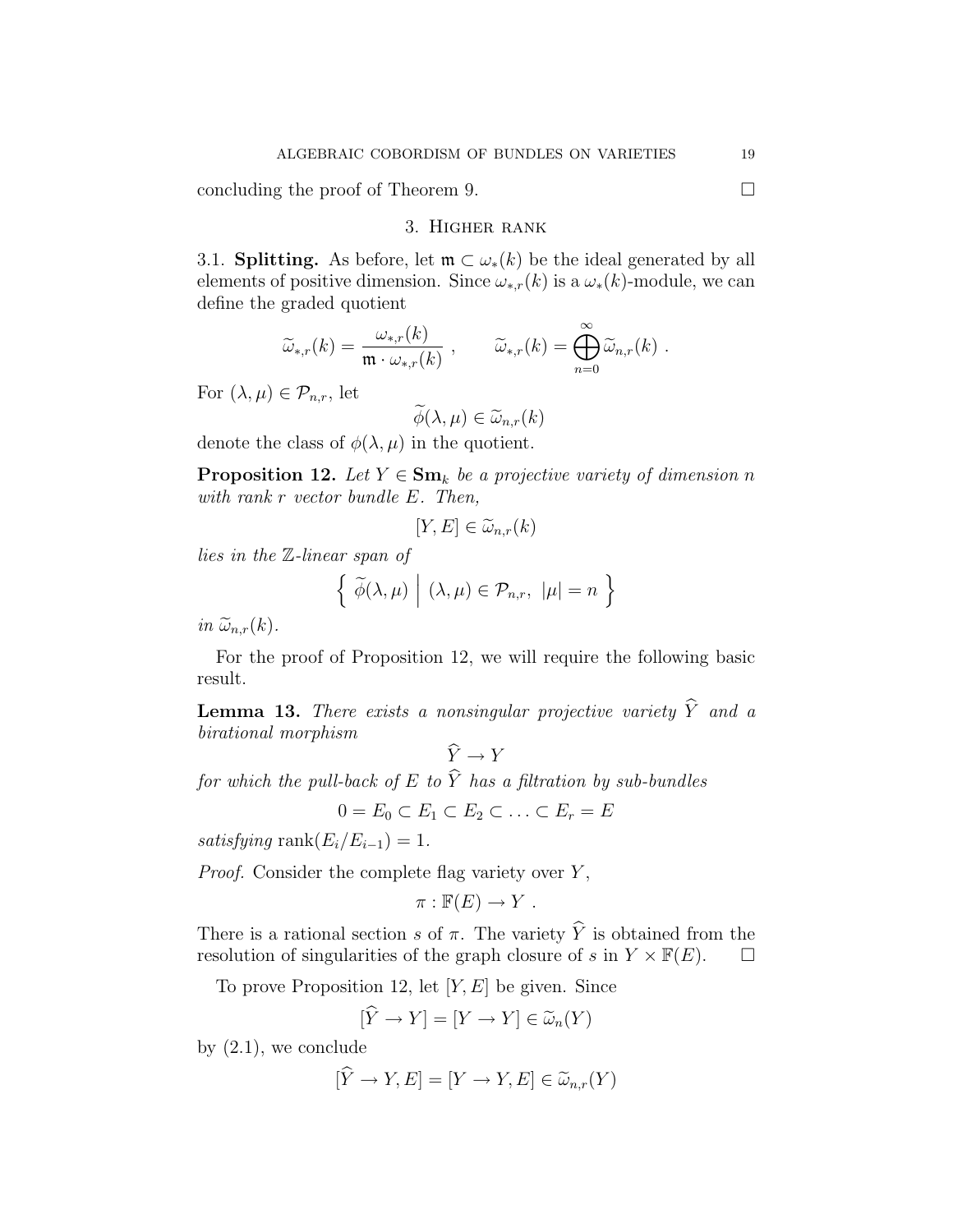as before. After pushing-forward to  $Spec (k)$ , we obtain

$$
[\hat{Y}, E] = [Y, E] \in \widetilde{\omega}_{n,r}(k).
$$

On  $\hat{Y}$ , let  $L_1,\ldots, L_r$  be the list of line bundle obtained from the subquotients of the filtration of  $E$ . Sending the extension parameters to 0, we see

$$
[\widehat{Y}, E] = [\widehat{Y}, L_1 \oplus \cdots \oplus L_r] \in \omega_{n,r}(k).
$$

Finally, Proposition 11 applied to the list  $[\hat{Y}, L_1, \ldots, L_r]$  concludes the proof of Proposition 12. proof of Proposition 12. ¤

3.2. Proofs of Theorems 1 and 4. We prove the result by induction on *n*. The  $n = 0$  case is clear. We assume the result for all  $n' < n$ .

Using Theorem 1 for  $n' < n$ , we conclude the grade *n* part of

$$
\mathfrak{m}\cdot \omega_{*,r}\otimes_{\mathbb{Z}}\mathbb{Q}
$$

is equal to the Q-linear span of

$$
\left\{\left|\widetilde{\phi}(\lambda,\mu)\right|(\lambda,\mu)\in\mathcal{P}_{n,r},\ |\mu|
$$

in  $\omega_{n,r}(k) \otimes_{\mathbb{Z}} \mathbb{Q}$ . By Proposition 12, we see

$$
\dim(\omega_{n,r}(k)\otimes_{\mathbb{Z}}\mathbb{Q})\leq |\mathcal{P}_{n,r}|.
$$

Since we have already established the reverse inequality in Section 1.2.3, we obtain

$$
\dim(\omega_{n,r}(k)\otimes_{\mathbb{Z}}\mathbb{Q})=|\mathcal{P}_{n,r}|,
$$

concluding the proof of Theorems 1 and 4.  $\Box$ 

3.3. Proof of Theorem 2. Since Proposition 12 holds over  $\mathbb{Z}$ , we see  $\omega_{n,r}(k)$  is generated over  $\mathbb Z$  by

$$
\left\{ \phi(\lambda,\mu) \mid (\lambda,\mu) \in \mathcal{P}_{n,r}, \ |\mu|=n \right\}
$$

and the subgroups

$$
\omega_n(k) \cdot \omega_{0,r}(k), \quad \omega_{n-1}(k) \cdot \omega_{1,r}(k), \quad \ldots, \quad \omega_1(k) \cdot \omega_{n-1,r}(k) \; .
$$

We now prove Theorem 2 by induction on n. Certainly,  $\omega_i(k)$  is a free  $\mathbb{Z}$ -module of rank equal to the number of partitions of i. Using the induction hypothesis, we see  $\omega_{n,r}(k)$  has  $|\mathcal{P}_{n,r}|$  generators over  $\mathbb{Z}$ . Since we know

$$
\dim(\omega_{n,r}(k)\otimes_{\mathbb{Z}}\mathbb{Q})=|\mathcal{P}_{n,r}|,
$$

no relations among these generators are possible.  $\Box$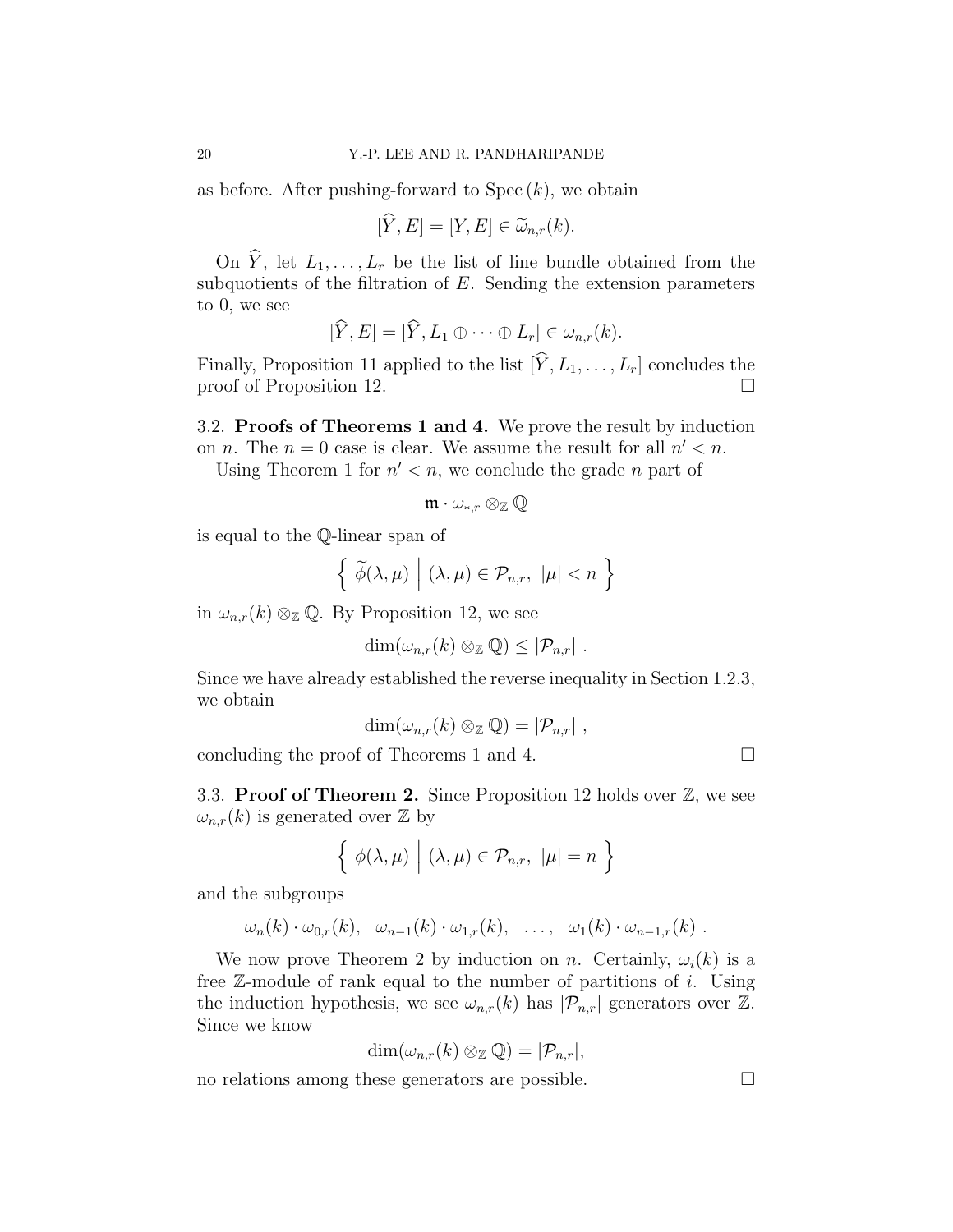3.4. Product structure. There is a natural commutative ring structure on

$$
\omega_{*,+}(k) = \bigoplus_{r=1}^{\infty} \omega_{*,r}(k) = \bigoplus_{n=0}^{\infty} \bigoplus_{r=1}^{\infty} \omega_{n,r}(k)
$$

given by external product

$$
[Y_1, E_1] \cdot [Y_2, E_2] = [Y_1 \times Y_2, p_1^*(E_1) \otimes p_2^*(E_2)].
$$

Here,  $p_1$  and  $p_2$  are the projections of  $Y_1 \times Y_2$  onto the first and second factors respectively. There is an inclusion of rings

$$
\omega_*(k) \hookrightarrow \omega_{*,+}(k), \quad [Y] \mapsto [Y, \mathcal{O}].
$$

By the basis result of Theorem 1, the product on  $\omega_{*,+}(k) \otimes_{\mathbb{Z}} \mathbb{Q}$  is completely determined by the special case

$$
[\mathbb{P}^a, \mathcal{O}(1)] \cdot [\mathbb{P}^b, \mathcal{O}(1)] = [\mathbb{P}^a \times \mathbb{P}^b, \mathcal{O}(1, 1)] .
$$

**Question.** What is the decomposition of  $[\mathbb{P}^a \times \mathbb{P}^b, \mathcal{O}(1,1)]$  in the basis of  $\omega_{a+b,1}(k) \otimes_{\mathbb{Z}} \mathbb{Q}$  given in Theorem 1?

Of course, Theorem 4 provides a computational approach to the question for any fixed  $a$  and  $b$ . Is there a closed formula or any structure in the answer?

### 4. Results over X

4.1. Surjectivity. Following the notation of Section 2.4, let

$$
\widetilde{\omega}_{*,1^r}(X) = \frac{\omega_{*,1^r}(X)}{\mathfrak{m} \cdot \omega_{*,1^r}(X)}, \qquad \widetilde{\omega}_{*,1^r}(X) = \bigoplus_{n=0}^{\infty} \widetilde{\omega}_{n,1^r}(X) .
$$

Consider the element

$$
[Y \to X, L_1, \ldots, L_r] \in \omega_{n,1^r}(X) .
$$

If all the  $L_i$  are globally generated on Y, then there exists a projective morphism

$$
f: Y \to X \times \mathbb{P}^{d_1} \times \cdots \times \mathbb{P}^{d_r}, \quad L_i = f^*(\mathcal{O}_{\mathbb{P}^{d_i}}(1))
$$
.

We view  $f$  as determining an element of algebraic cobordism,

 $[f: Y \to X \times \mathbb{P}^{d_1} \times \cdots \times \mathbb{P}^{d_r}] \in \omega_n(X \times \mathbb{P}^{d_1} \times \cdots \times \mathbb{P}^{d_r})$ .

The Chow group  $A_n(X \times \mathbb{P}^{d_1} \times \cdots \times \mathbb{P}^{d_r})$  is generated over  $A_*(X)$ by linear subvarieties

$$
\iota_{m_1,\ldots,m_r}:\mathbb{P}^{m_1}\times\cdots\times\mathbb{P}^{m_r}\hookrightarrow\mathbb{P}^{d_1}\times\cdots\times\mathbb{P}^{d_r}
$$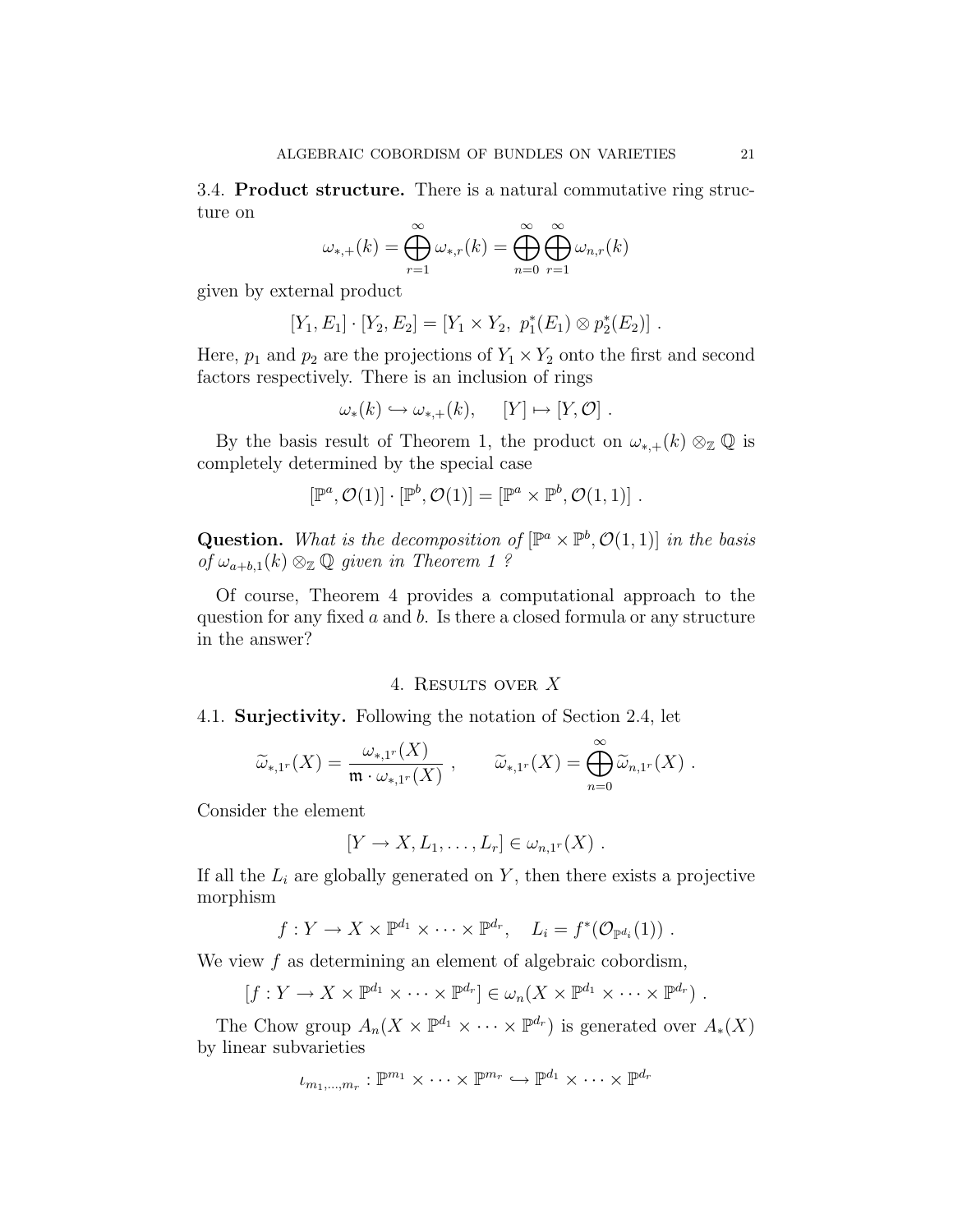where  $\sum_{i=1}^r m_i \leq n$ . Using (2.1) for  $X \times \mathbb{P}^{d_1} \times \cdots \times \mathbb{P}^{d_r}$ , we see [f] is a Z-linear combination of elements of the form

$$
[\iota \times \iota_{m_1,\dots,m_r}] \in \widetilde{\omega}_n(X \times \mathbb{P}^{d_1} \times \dots \times \mathbb{P}^{d_r})
$$

where  $\iota: W \to X$  is a resolution of singularities of an irreducible subvariety of X and

$$
n = \dim(W) + \sum_{i=1}^r m_i.
$$

Concluding as in the proof of Proposition 10, we find

$$
[Y \to X, L_1, \dots, L_r] \in \widetilde{\omega}_{n,1^r}(X)
$$

lies in the subspace spanned by products of elements of  $\omega_{\delta}(X)$  with basis terms of  $\omega_{n-\delta,1}(k)$ .

The projective bundle analysis in the proof of Proposition 11 occurs entirely over  $Y$  and thus over  $X$ . Hence, we can remove the global generation hypothesis on the bundles  $L_i$  just as before.

Since the splitting of Lemma 13 also occurs over  $Y$ , we conclude the composition

$$
\omega_{*}(X) \otimes_{\omega_{*}(k)} \omega_{*,r}(k) \xrightarrow{\gamma_{X}} \omega_{*,r}(X) \longrightarrow \widetilde{\omega}_{*,r}(X)
$$

is surjective.

Proposition 14. The natural map

$$
\gamma_X:\omega_*(X)\otimes_{\omega_*(k)}\omega_{*,r}(k)\to \omega_{*,r}(X)
$$

is surjective.

*Proof.* We have already seen  $\gamma_X$  surjects onto  $\omega_{*,r}(X)/\mathfrak{m} \cdot \omega_{*,r}(X)$ . But then,

$$
\mathfrak{m}\cdot\omega_*(X)\otimes_{\omega_*(k)}\omega_{*,r}(k)
$$

surjects via  $\gamma_X$  onto

$$
\frac{\mathfrak{m}\cdot \omega_{*,r}(X)}{\mathfrak{m}^2\cdot \omega_{*,r}(X)}
$$

.

The result follows by iteration since  $\bigcap_{i\geq 1} \mathfrak{m}^i = 0$ .

4.2. Injectivity. Let  $c_1, \ldots, c_r$  be variables with  $c_i$  of degree i. Let  $\Psi$  be the space of polynomials in  $c_1,\ldots,c_r$  with Z-coefficients. For homogeneous  $\psi \in \Psi$  of degree d, there are natural Chern operations

$$
C_{\psi}: \omega_{*,r}(X) \to \omega_{*-d}(X)
$$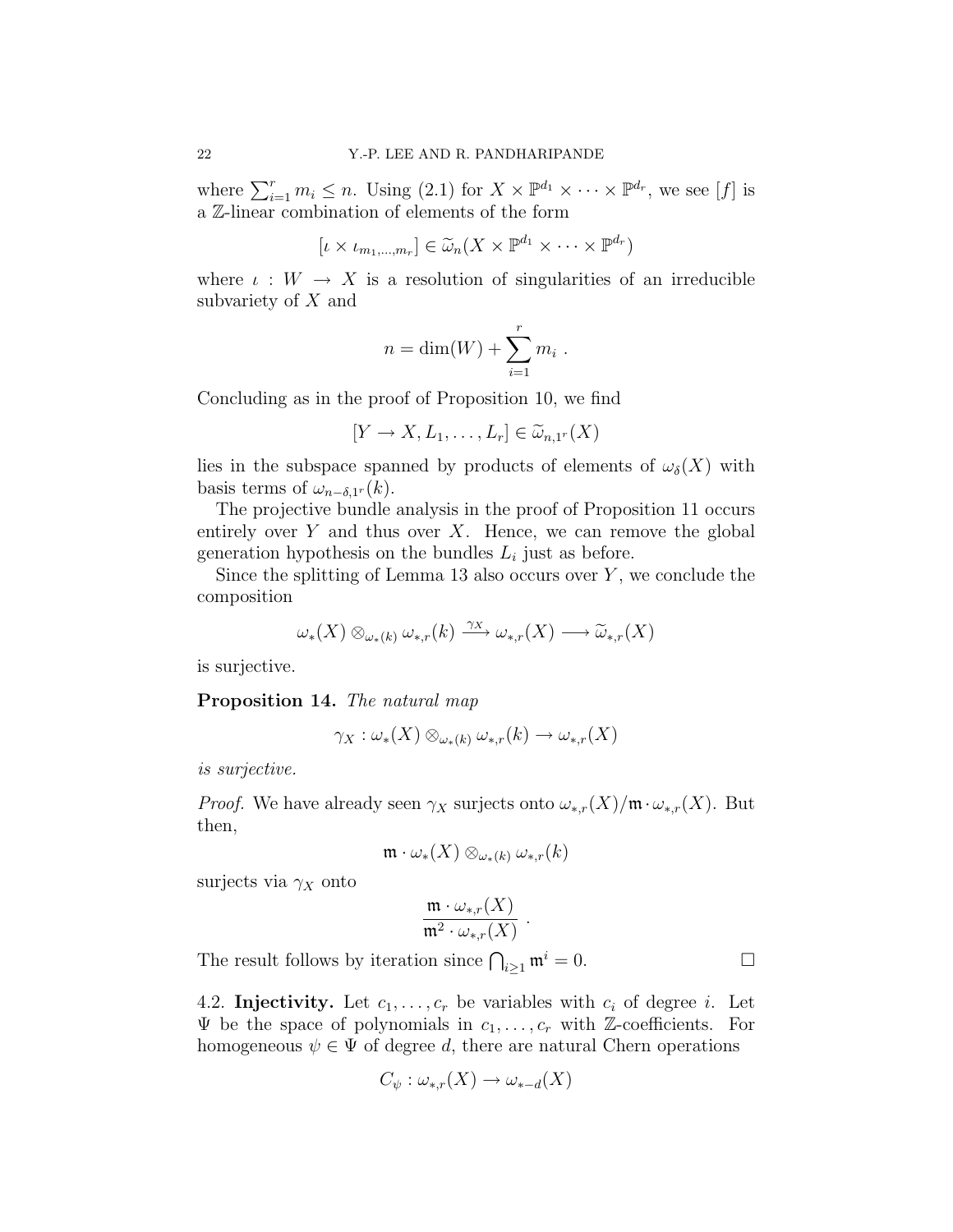defined by

$$
(4.1) \quad C_{\psi}([Y \xrightarrow{f} X, E]) =
$$

$$
f_*\left(\psi(c_1(E), \dots, c_r(E)) \cap [Y \to Y]\right) \in \omega_{*-d}(X)
$$

where the action of  $\psi$  on the right is via the standard Chern class operations [6, Section 7.4] in algebraic cobordism.

To show definition (4.1) respects the double point relation in  $\omega_{*,r}(X)$ , we argue as follows. Suppose

$$
g: Y \to X \times \mathbb{P}^1
$$

is a projective morphism for which the composition

$$
\pi = p_2 \circ g : Y \to \mathbb{P}^1
$$

is a double point degeneration over  $0 \in \mathbb{P}^1$ , and E is a rank r vector bundle on Y. The Chern operation  $\psi(c_1(E), \ldots, c_r(E))$  is well-defined on  $\omega_*(Y)$ ,

$$
\psi : \omega_*(Y) \to \omega_{*-d}(Y) .
$$

Hence, for regular values  $\zeta \in \mathbb{P}^1(k)$  of  $\pi$ ,

$$
\psi \cap \left( [Y_{\zeta} \to Y] - [A \to Y] - [B \to Y] + [\mathbb{P}(\pi) \to Y] \right) = 0 \in \omega_*(Y) .
$$

Pushing-forward to  $X$  and using the functoriality of the Chern class, we obtain

$$
C_{\psi}([Y_{\zeta} \to X, E_{Y_{\zeta}}]) - C_{\psi}([A \to X, E_A])
$$
  
-  $C_{\psi}([B \to X, E_B]) + C_{\psi}([\mathbb{P}(\pi) \to X, E_{\mathbb{P}(\pi)}]) = 0 \in \omega_*(X)$ 

which is the required compatibility.

By the characterization of  $\omega_{*,r}(k)$  in Theorem 2, we have

(4.2) 
$$
\omega_*(X) \otimes_{\omega_*(k)} \omega_{*,r}(k) = \bigoplus_{\lambda} \omega_*(X) \otimes \phi(\lambda, \lambda)
$$

where the sum is over all partitions  $\lambda$  of length at most r. Consider the pairing

$$
\rho^X:\omega_*(X)\otimes_{\omega_*(k)}\omega_{*,r}(k)\times\Psi\to\omega_*(X)
$$

defined by

$$
\rho^X(\zeta,\psi) = C_{\psi}(\gamma_X(\zeta)) \ .
$$

Using the basis (4.2), we see the pairing  $\rho^X$  is triangular with 1's on the diagonal by calculation (1.4). We have proven the following result.